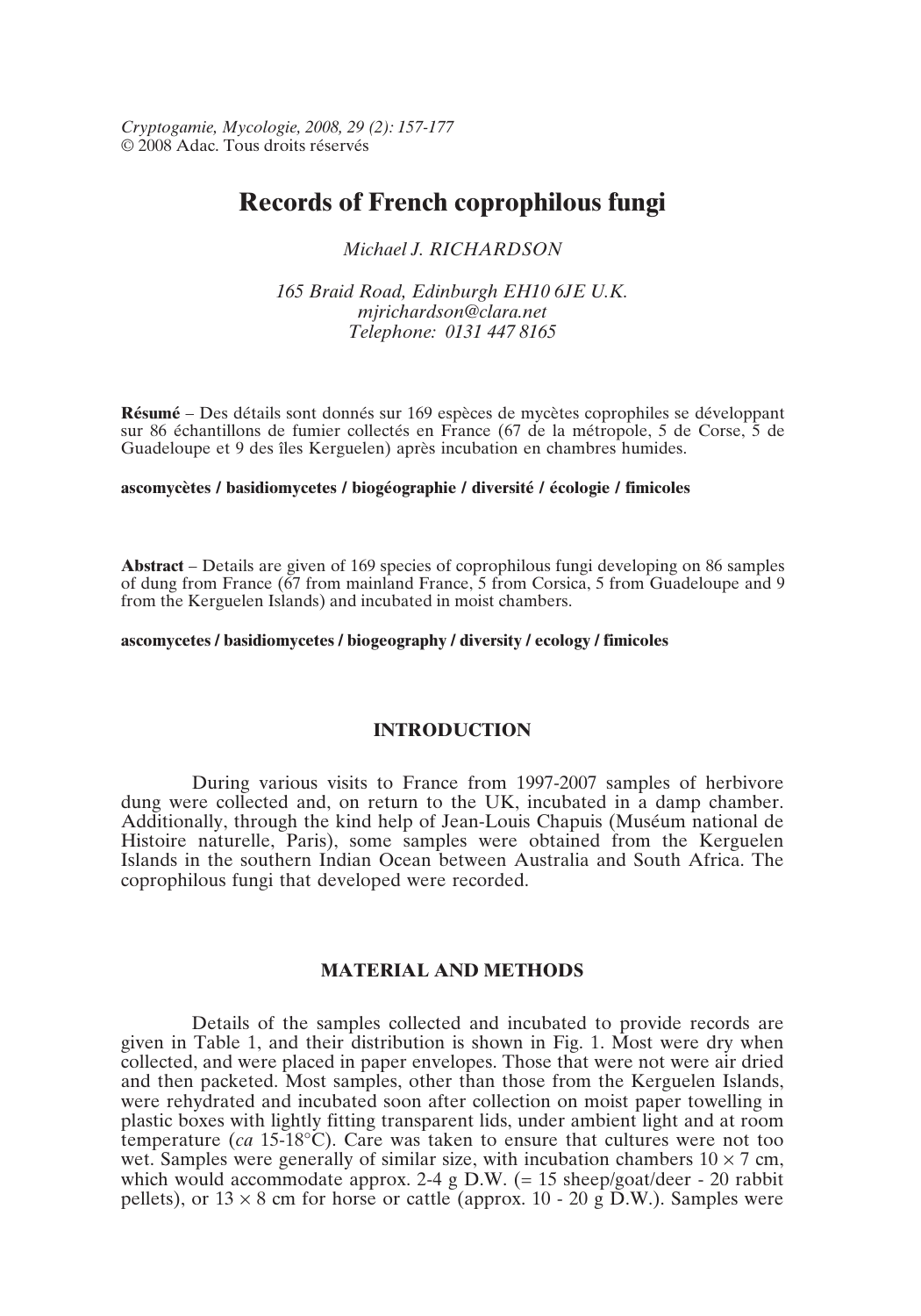

Fig. 1. Map showing the départements from which samples were collected, and the number from each. The two samples between Aude and the Pyrénées-Orientales were collected on the boundary between the two départements. In addition, 5 samples were collected from Guadeloupe and 9 from the Kerguelen Islands.

examined frequently at intervals of a few days, with  $a \times 7 - 45$  magnification stereomicroscope. Fruiting bodies were removed and mounted in water for examination and identification at higher magnification. Samples were mostly incubated for up to 22 wk (exceptionally for one sample for over a year), with observations continuing whilst new fungi were being observed. Sample locality coordinates (latitude and longitude) for most were determined with a Magellan GPS 4000 XL or eXplorist 100 GPS unit; those for Corsica and the Kerguelen Islands were obtained by using Google Earth and the locality details provided by the collectors. Selected material has been placed in the Herbarium of the Royal Botanic Garden, Edinburgh (**E**). In considering diversity, a cumulative species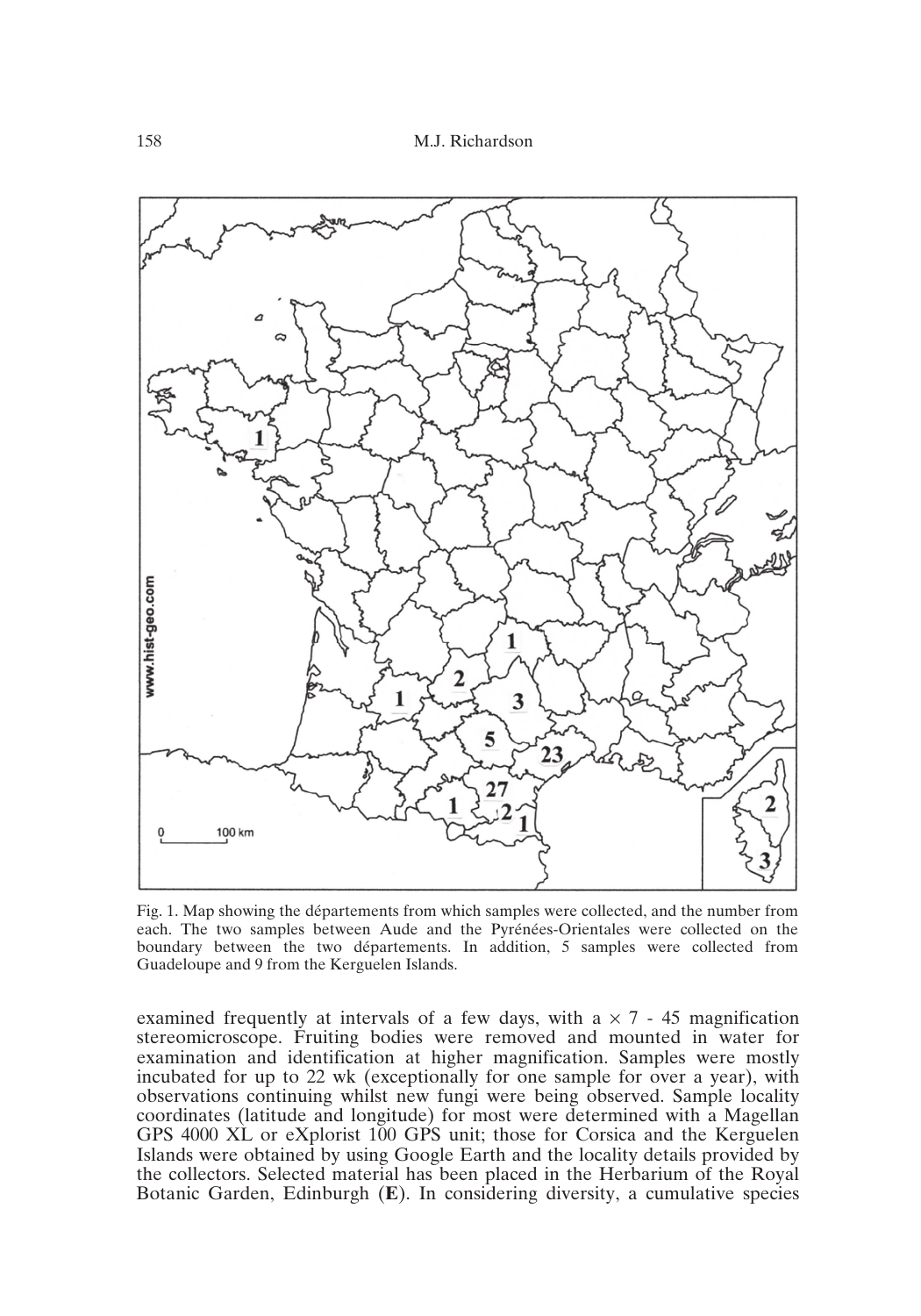| Sample<br>$no.*$ | Locality                | Département | Elevation<br>$(m \, a.s. l.)$ | Latitude<br>$(^\circ)$ | Longitude<br>(°)  | Date     | Substrate |
|------------------|-------------------------|-------------|-------------------------------|------------------------|-------------------|----------|-----------|
| 106/97           | le Caroux               | Herault     | 1000                          | N43.59                 | E <sub>2.98</sub> | 2.10.97  | deer      |
| 107/97           | le Caroux               | Herault     | 1000                          | N43.60                 | E2.98             | 2.10.97  | hare      |
| 108/97           | la Tour                 | Herault     | 1050                          | N43.60                 | E3.00             | 2.10.97  | deer      |
| 109/97           | la Tour                 | Herault     | 1050                          | N43.60                 | E3.00             | 2.10.97  | hare      |
| 110/97           | le Caylar               | Herault     | 750                           | N43.88                 | E3.32             | 7.10.97  | sheep     |
| 111/97           | la Couvertoirade        | Aveyron     | 800                           | N43.91                 | E3.32             | 7.10.97  | hare      |
| 112/97           | la Couvertoirade        | Aveyron     | 780                           | N43.90                 | E3.30             | 7.10.97  | sheep     |
| 113/97           | la Couvertoirade        | Aveyron     | 780                           | N43.90                 | E3.30             | 7.10.97  | rabbit    |
| 114/97           | le Caylar               | Herault     | 725                           | N43.87                 | E3.30             | 7.10.97  | cattle    |
| 115/97           | Colombieres             | Herault     | 740                           | N43.60                 | E3.01             | 8.10.97  | deer      |
| 116/97           | St Gervais              | Herault     | 350                           | N43.66                 | E3.06             | 10.10.97 | deer      |
| 117/97           | St Gervais              | Herault     | 350                           | N43.66                 | E3.06             | 10.10.97 | rabbit    |
| 18/98            | Montgrand               | Tarn        | 1240                          | N43.69                 | E <sub>2.72</sub> | 20.4.98  | hare      |
| 19/98            | Roc de Montalet         | Tarn        | 1240                          | N43.68                 | E <sub>2.74</sub> | 20.4.98  | cattle    |
| 20/98            | Roc de Montalet         | Tarn        | 1240                          | N43.68                 | E <sub>2.74</sub> | 20.4.97  | hare      |
| 21/98            | Roc de Montalet         | Tarn        | 1240                          | N43.68                 | E <sub>2.74</sub> | 20.4.98  | hare      |
| 22/98            | Bois de Lause           | Tarn        | 1200                          | N43.67                 | E2.87             | 20.4.98  | mouflon   |
| 23/98            | Soumal, Douch           | Herault     | 950                           | N43.62                 | E <sub>2.97</sub> | 22.4.98  | mouflon   |
| 24/98            | Soumal, Douch           | Herault     | 950                           | N43.62                 | E <sub>2.97</sub> | 22.4.98  | mouflon   |
| 25/98            | Salis, Douch            | Herault     | 750                           | N43.62                 | E <sub>2.95</sub> | 22.4.98  | hare      |
| 26/98            | Douch                   | Herault     | 920                           | N43.62                 | E <sub>2.97</sub> | 22.4.98  | hare      |
| 50/98            | Garabit                 | Cantal      | 850                           | N44.97                 | E3.18             | 8.6.98   | rabbit    |
| 51/98            | Montagne de<br>Liausson | Herault     | 500                           | N43.63                 | E3.37             | 11.6.98  | hare      |
| 52/98            | Monts de<br>l'Espinouse | Herault     | 900                           | N43.67                 | E <sub>2.93</sub> | 16.6.98  | cattle    |
| 53/98            | Monts de<br>l'Espinouse | Herault     | 900                           | N43.67                 | E <sub>2.95</sub> | 16.6.98  | hare      |
| 54/98            | Monts de<br>l'Espinouse | Herault     | 900                           | N43.67                 | E2.93             | 16.6.98  | deer      |

Table 1. Details of French dung samples and collection localities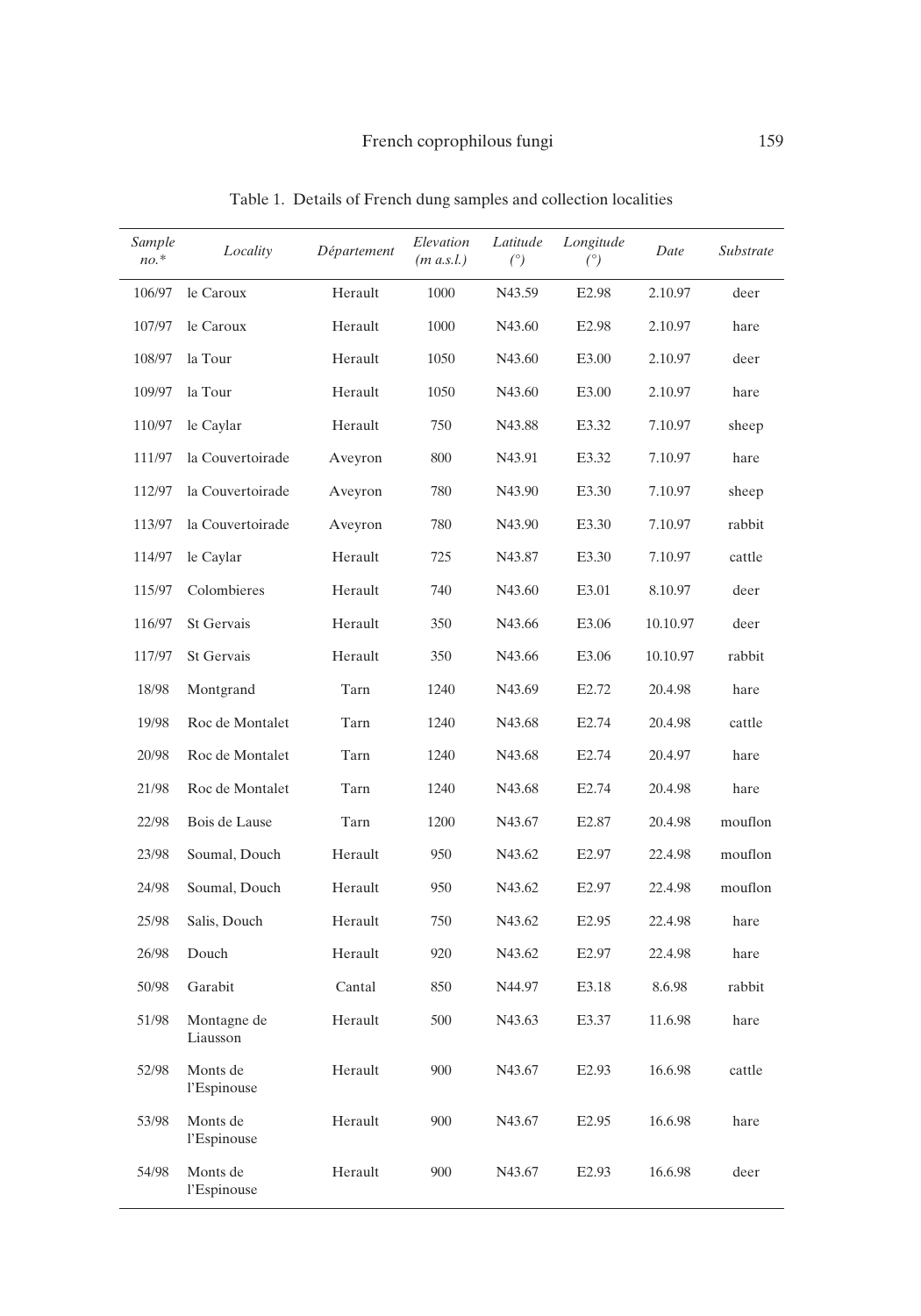| Sample<br>$no.*$ | Locality                   | Département | Elevation<br>$(m \, a.s. l.)$ | Latitude<br>(°) | Longitude<br>(°)  | Date    | Substrate |
|------------------|----------------------------|-------------|-------------------------------|-----------------|-------------------|---------|-----------|
| 55/98            | le Caylar                  | Herault     | 800                           | N43.89          | E3.30             | 18.6.98 | sheep     |
| 56/98            | le Caylar                  | Herault     | 800                           | N43.89          | E3.30             | 18.6.98 | sheep     |
| 57/98            | le Caylar                  | Herault     | 800                           | N43.89          | E3.30             | 18.6.98 | rabbit    |
| 13/99            | Gourdon                    | Lot         | 300                           | N44.68          | E1.42             | 3.6.99  | sheep     |
| 15/99            | Carnac                     | Morbihan    | 15                            | N47.60          | W3.08             | 14.6.99 | horse     |
| 23/99            | le Fourquet                | Lot         | 300                           | N44.73          | E <sub>1.40</sub> | 4.8.99  | deer      |
| 3/01             | Île Cimetiere              | Kerguelen   | 40                            | S49.49          | E70.08            | 31.1.01 | rabbit    |
| 4/01             | Port-aux-Francais          | Kerguelen   | 100                           | S49.35          | E70.22            | 13.2.01 | rabbit    |
| 5/01             | Col de Serra               | Corsica     | 360                           | N42.97          | E9.37             | 9.4.01  | goat      |
| 6/01             | Cascades des<br>Anglais    | Corsica     | 1100                          | N42.12          | E9.10             | 10.4.01 | sheep     |
| 7/01             | Acqua Doria                | Corsica     | 250                           | N41.76          | E8.72             | 12.4.01 | sheep     |
| 8/01             | S of Col de Lava           | Corsica     | 400                           | N42.23          | E8.64             | 13.4.01 | goat      |
| 9/01             | Ota                        | Corsica     | 350                           | N42.26          | E8.76             | 13.4.01 | donkey    |
| 11/01            | Île Cimetiere              | Kerguelen   | 40                            | S49.49          | E70.08            | 4.1.01  | rabbit    |
| 12/01            | Île Cimetiere              | Kerguelen   | 40                            | S49.49          | E70.08            | 4.1.01  | rabbit    |
| 13/01            | Île Cimetiere              | Kerguelen   | 40                            | S49.49          | E70.08            | 4.1.01  | rabbit    |
| 14/01            | Île Cimetiere              | Kerguelen   | 40                            | S49.49          | E70.08            | 4.1.01  | rabbit    |
| 15/01            | Île Haute                  | Kerguelen   | 50                            | S49.39          | E69.93            | 6.2.01  | sheep     |
| 16/01            | Île Haute                  | Kerguelen   | 50                            | S49.39          | E69.93            | 6.2.01  | sheep     |
| 17/01            | Île Haute                  | Kerguelen   | 50                            | S49.39          | E69.93            | 6.2.01  | sheep     |
| 86/01            | Lac de Montbel,<br>Puivert | Ariège      | 400                           | N42.96          | E <sub>2.02</sub> | 4.11.01 | horse     |
| 03/02            | Espéraza cross,<br>Aude    | Aude        | 340                           | N42.94          | E <sub>2.22</sub> | 28.3.02 | rabbit    |
| 04/02            | W of Espéraza<br>cross     | Aude        | 350                           | N42.94          | E2.22             | 28.3.02 | sheep     |
| 05/02            | W of Espéraza<br>$\csc$    | Aude        | 350                           | N42.94          | E2.22             | 28.3.02 | deer      |

Table 1. Details of French dung samples and collection localities *(continued)*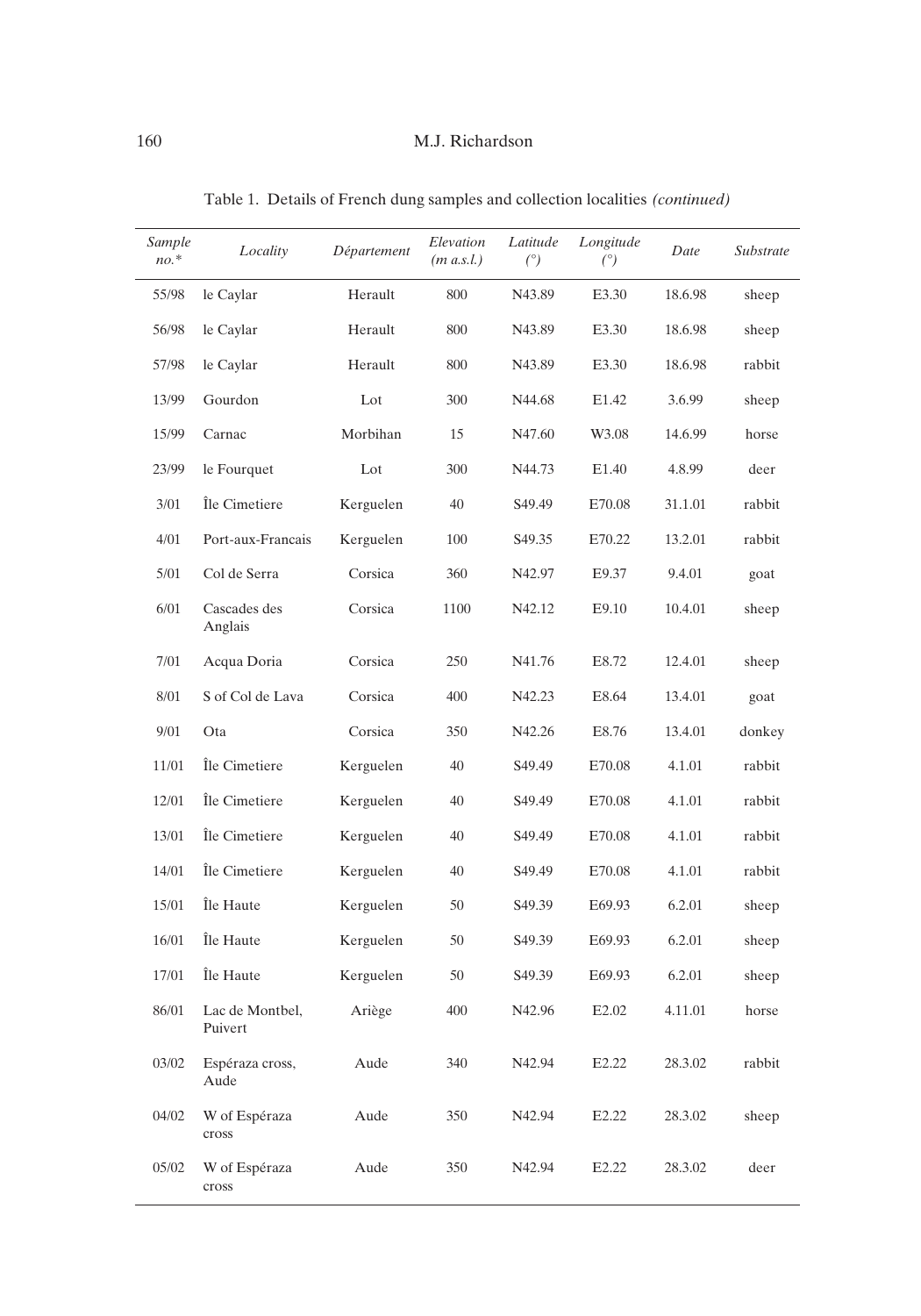| Sample<br>$no.*$ | Locality                      | Département                      | Elevation<br>$(m \, a.s. l.)$ | Latitude<br>(°) | Longitude<br>(°)  | Date     | Substrate |
|------------------|-------------------------------|----------------------------------|-------------------------------|-----------------|-------------------|----------|-----------|
| 06/02            | Route D54, Arques             | Aude                             | 460                           | N42.96          | E <sub>2.38</sub> | 1.4.02   | hare      |
| 07/02            | les Plas, Antugnac            | Aude                             | 370                           | N42.94          | E <sub>2.23</sub> | 5.4.02   | hare      |
| 08/02            | Camps de la Borde,<br>Cavirac | Aude                             | 400                           | N42.85          | E2.22             | 6.4.02   | deer      |
| 09/02            | Bitrague, Quillan             | Aude                             | 300                           | N42.88          | E <sub>2.19</sub> | 6.4.02   | rabbit    |
| 17/02            | Pic de Brau,<br>Roquetaillade | Aude                             | 600                           | N43.01          | E <sub>2.23</sub> | 1.7.02   | sheep     |
| 18/02            | Pic de Brau,<br>Roquetaillade | Aude                             | 620                           | N43.01          | E <sub>2.23</sub> | 1.7.02   | sheep     |
| 19/02            | Pic de Brau,<br>Roquetaillade | Aude                             | 620                           | N43.01          | E <sub>2.23</sub> | 1.7.02   | hare      |
| 08/03            | Soumal, Douch                 | Herault                          | 940                           | N43.61          | E <sub>2.96</sub> | 18.3.03  | mouflon   |
| 09/03            | Soumal, Douch                 | Herault                          | 940                           | N43.61          | E2.96             | 18.3.03  | hare      |
| 10/03            | Soumal, Douch                 | Herault                          | 960                           | N43.61          | E <sub>2.97</sub> | 18.3.03  | rabbit    |
| 11/03            | path to Pic de<br>Bugarach    | Aude                             | 800                           | N42.87          | E <sub>2.38</sub> | 21.3.03  | cattle    |
| 12/03            | la Frau Haute                 | Aude                             | 600                           | N42.97          | E <sub>2.36</sub> | 23.3.03  | horse     |
| 56/03            | Quéribus,<br>Cucugnan         | Aude                             | 640                           | N42.84          | E <sub>2.62</sub> | 15.11.03 | goat      |
| 57/03            | road to le Poux,<br>Espéraza  | Aude                             | 300                           | N42.94          | E2.21             | 17.11.03 | rabbit    |
| 18/04            | Col de Jau                    | Aude                             | 1510                          | N42.69          | E <sub>2.25</sub> | 21.4.04  | hare      |
| 19/04            | Pic Dourmidou                 | Aude/<br>Pyrénées-<br>Orientales | 1840                          | N42.71          | E <sub>2.26</sub> | 21.4.04  | hare      |
| 20/04            | Pic Dourmidou                 | Aude/<br>Pyrénées-<br>Orientales | 1840                          | N42.71          | E2.26             | 21.4.04  | cattle    |
| 21/04            | Col de Jau                    | Aude                             | 1510                          | N42.69          | E <sub>2.25</sub> | 21.4.04  | vole?     |
| 22/04            | Rennes-le-Château             | Aude                             | 400                           | N42.92          | E <sub>2.26</sub> | 24.4.04  | hare      |
| 88/04            | Granès, Quillan               | Aude                             | 300                           | N42.89          | E <sub>2.21</sub> | 11.9.04  | hare      |
| 89/04            | Antugnac, Couiza              | Aude                             | 470                           | N42.95          | E <sub>2.21</sub> | 12.9.04  | hare      |

Table 1. Details of French dung samples and collection localities *(continued)*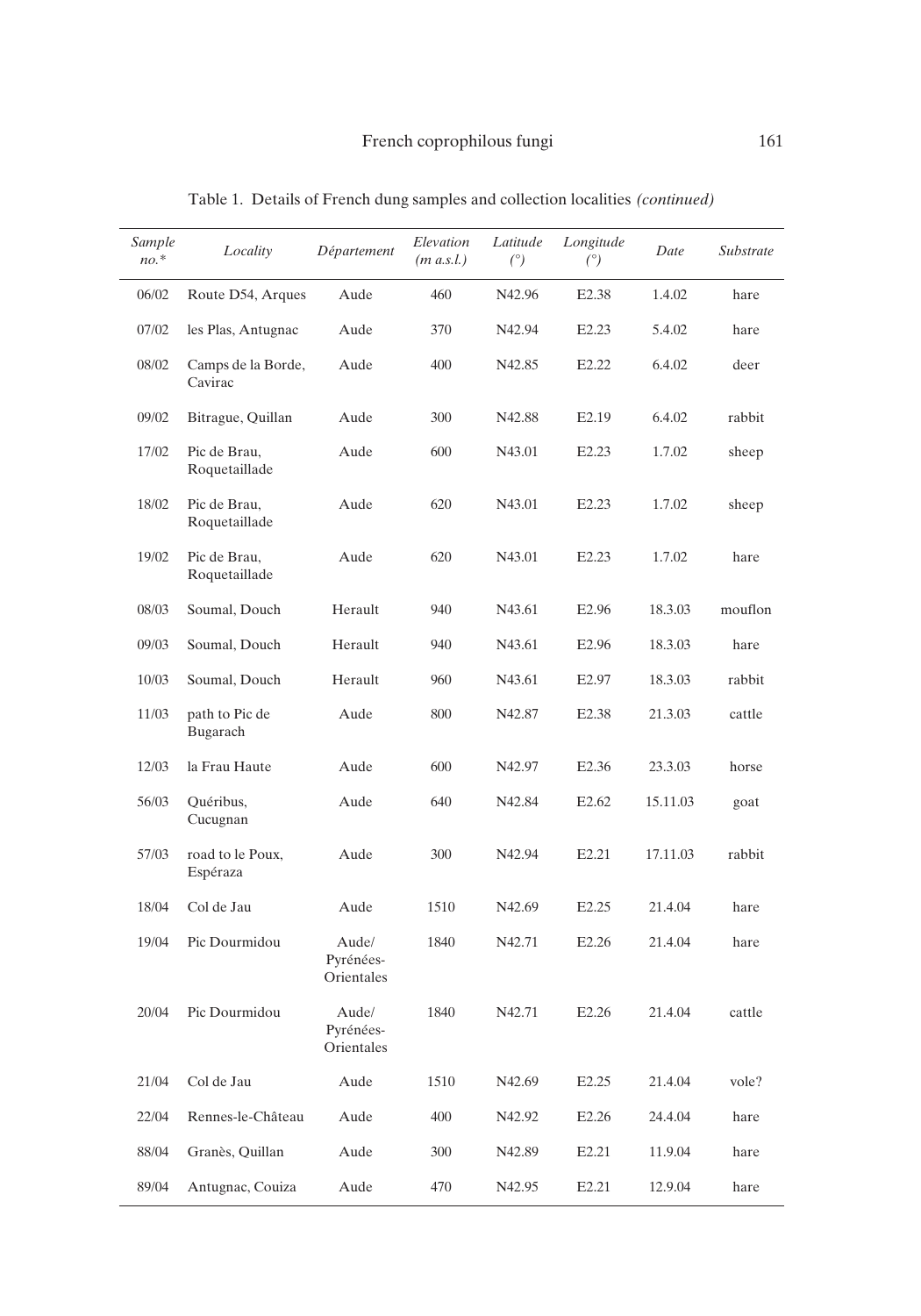| Sample<br>$no.*$ | Locality                                          | Département             | Elevation<br>$(m \, a.s. l.)$ | Latitude<br>(°)    | Longitude<br>(°)  | Date     | Substrate  |
|------------------|---------------------------------------------------|-------------------------|-------------------------------|--------------------|-------------------|----------|------------|
| 1/05             | Domaine de<br>Garenaud,<br>Montazels              | Aude                    | 250                           | N42.95             | E <sub>2.23</sub> | 14.3.05  | hare       |
| 28/05            | near Fa                                           | Aude                    | 400                           | N42.93             | E <sub>2.20</sub> | 21.6.05  | hare       |
| 29/05            | GR36, Col de<br>Gardiole, nr<br>Peyrepertuse      | Aude                    | 575                           | N42.87             | E <sub>2.54</sub> | 22.6.05  | cattle     |
| 30/05            | GR36, Col de<br>Gardiole, nr<br>Peyrepertuse      | Aude                    | 565                           | N42.87             | E <sub>2.55</sub> | 22.6.05  | sheep      |
| 31/05            | La Girude,<br>Soulatgé                            | Aude                    | 460                           | N42.93             | E <sub>2.20</sub> | 22.6.05  | sheep/goat |
| 6/06             | nr la Toupine,<br>St-Ferriol                      | Aude                    | 420                           | N42.91             | E <sub>2.22</sub> | 28.4.06  | hare       |
| 1/07             | Fond Heliot,<br>Deshaies, Basse-<br>Terre         | Guadeloupe              | 20                            | N <sub>16.28</sub> | W61.80            | 8.2.07   | goat       |
| 2/07             | Fond Heliot,<br>Deshaies, Basse-<br>Terre         | Guadeloupe              | 20                            | N <sub>16.28</sub> | W61.80            | 8.2.07   | donkey     |
| 3/07             | Roches Caraibes,<br>Bailiff, Basse-Terre          | Guadeloupe              | 200                           | N <sub>16.03</sub> | W61.74            | 8.2.07   | cattle?    |
| 4/07             | nr Plage Bois Jolan,<br>St-Anne, Grande-<br>Terre | Guadeloupe              | 5                             | N <sub>16.23</sub> | W61.35            | 11.2.07  | goat       |
| 5/07             | nr Plage Bois Jolan,<br>St-Anne, Grande-<br>Terre | Guadeloupe              | 5                             | N <sub>16.23</sub> | W61.35            | 11.2.07  | cattle     |
| 44/07            | Tourtrès                                          | Lot-et-<br>Garonne      | 175                           | N44.51             | E0.43             | 11.10.07 | rabbit     |
| 45/07            | D619, road junction<br>to Comes, Eus              | Pyrénées-<br>Orientales | 880                           | N42.67             | E <sub>2.43</sub> | 15.10.07 | hare       |
| 46/07            | Camp Gast, Puivert                                | Aude                    | 610                           | N42.90             | E <sub>2.07</sub> | 21.10.07 | cattle     |
| 50/07            | la Coume, Espéraza                                | Aude                    | 450                           | N42.93             | E <sub>2.20</sub> | 27.12.07 | hare       |

Table 1. Details of French dung samples and collection localities *(continued)*

\* = MJR sample no. and year identifier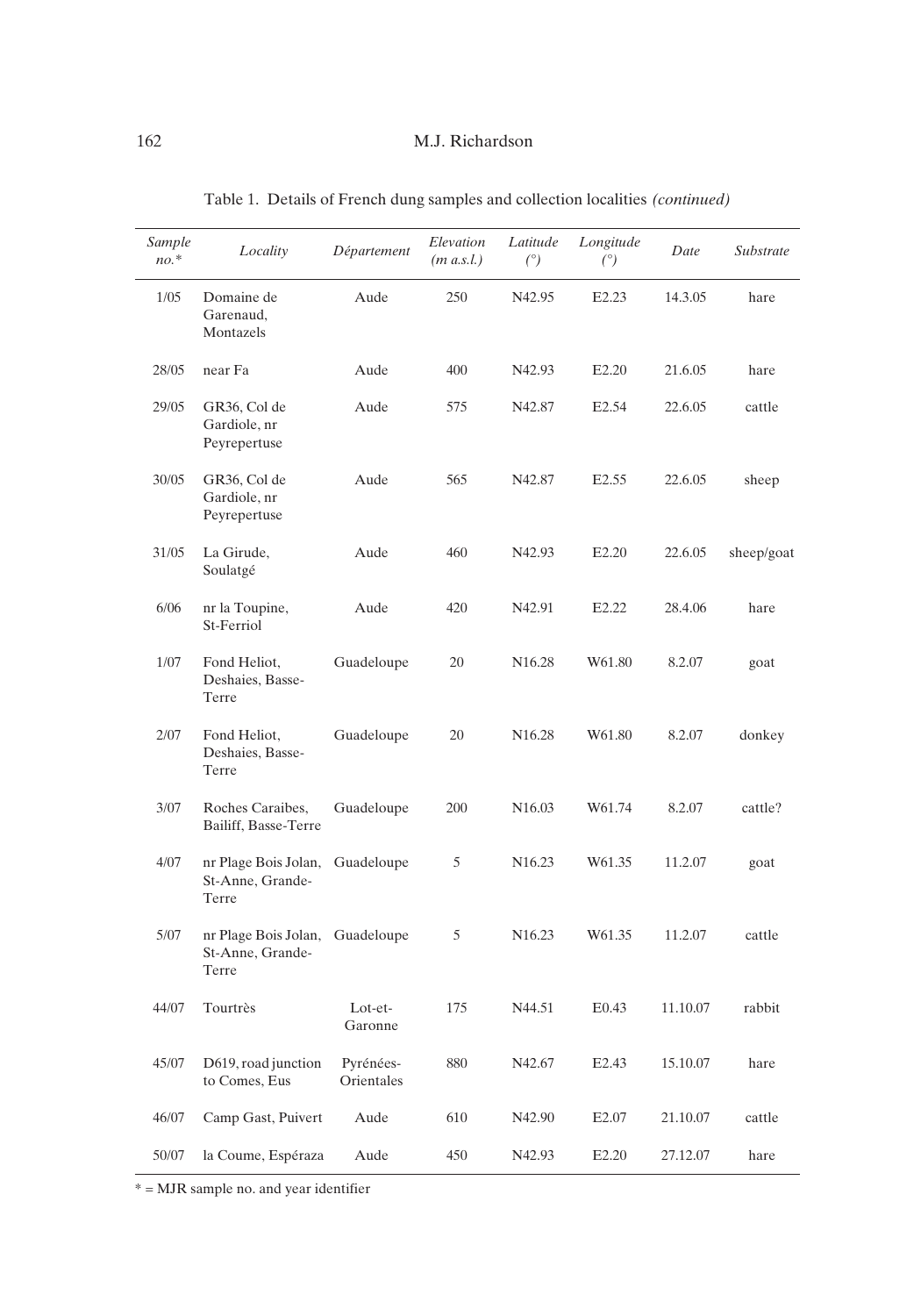curve was plotted for the samples from mainland France and Corsica. The equation for that curve was calculated ( $y = ax^b$ , where  $y =$  cumulative no. of species observed in *x* samples) and solved for *x* = 50 samples. That value was compared with those obtained from the same assemblage of species recorded in a worldwide study of a similar range of substrates (Richardson 2001a).

# **RESULTS**

The records are listed by 'département' in alphabetical order, and within each département in order of collection. They are treated in two ways; common and ubiquitous species are simply listed, with the sample number/year and département from which they were recorded. More interesting or unusual records are treated in more detail, with descriptions and discussion in the context of information from observations from over 1000 other samples collected worldwide, yielding over 10000 records of coprophilous fungi. Details of incompletely identified taxa are provided for future reference. Dried material and/or slides for collections marked **E** have been placed in the Herbarium of the Royal Botanic Garden, Edinburgh.

*ZYGOMYCOTINA Cunninghamella echinulata* (Thaxt.) Thaxt. ex Blakeslee Guadeloupe: 5/07 *Mortierella bainieri* Costantin Kerguelen: 14/01 *Phycomyces nitens* Kunze Herault: 117/97 *Pilaira anomala* (Ces.) J. Schröt. Aude: 3/02, 8/02, 9/02, 1/05; Herault: 117/97, 26/98 *Pilaira moreaui* Y. Ling Herault: 23/98, 10/03; Lot-et-Garonne: 44/07 *Pilobolus crystallinus* var. *crystallinus* (F. H. Wigg.) Tode Aude: 5/02, 18/02, 56/03, 1/05, 30/05, 31/05; Corsica: 5/01; Guadeloupe: 1/07; Lot: 13/99, 23/99 *Pilobolus crystallinus* var. *kleinii* (Tiegh.) R.Y. Zheng & G.Q. Cheng Aude: 30/05, 46/07; Corsica: 7/01; Guadeloupe: 2/07, 4/07; Kerguelen: 16/01, 17/01 *Pilobolus roridus* var. *umbonatus* (Buller) F.M. Hu & R.Y. Zheng Aude: 18/02; Herault: 106/97, 109/97, 115/97, 23/98, 24/98, 8/03, 10/03; Tarn: 22/98 *Piptocephalis lepidula* (Marchal) R. K. Benj. Herault: 25/98

Members of the genus are of interest because of their obligate parasitism on other Mucorales, and they are quite frequently recorded in the early stages of incubation of dung samples, when host species are most frequently seen. *P. lepidula* is recognised by its dry heads with two-celled merosporangia, and fusoid spores  $4-5 \times 2-3$  µm.

*ASCOMYCOTINA* **Pezizales** *Ascobolus albidus* Crouan Aude: 12/03; Herault: 115/97, 24/98, 26/98, 54/98; Tarn: 22/98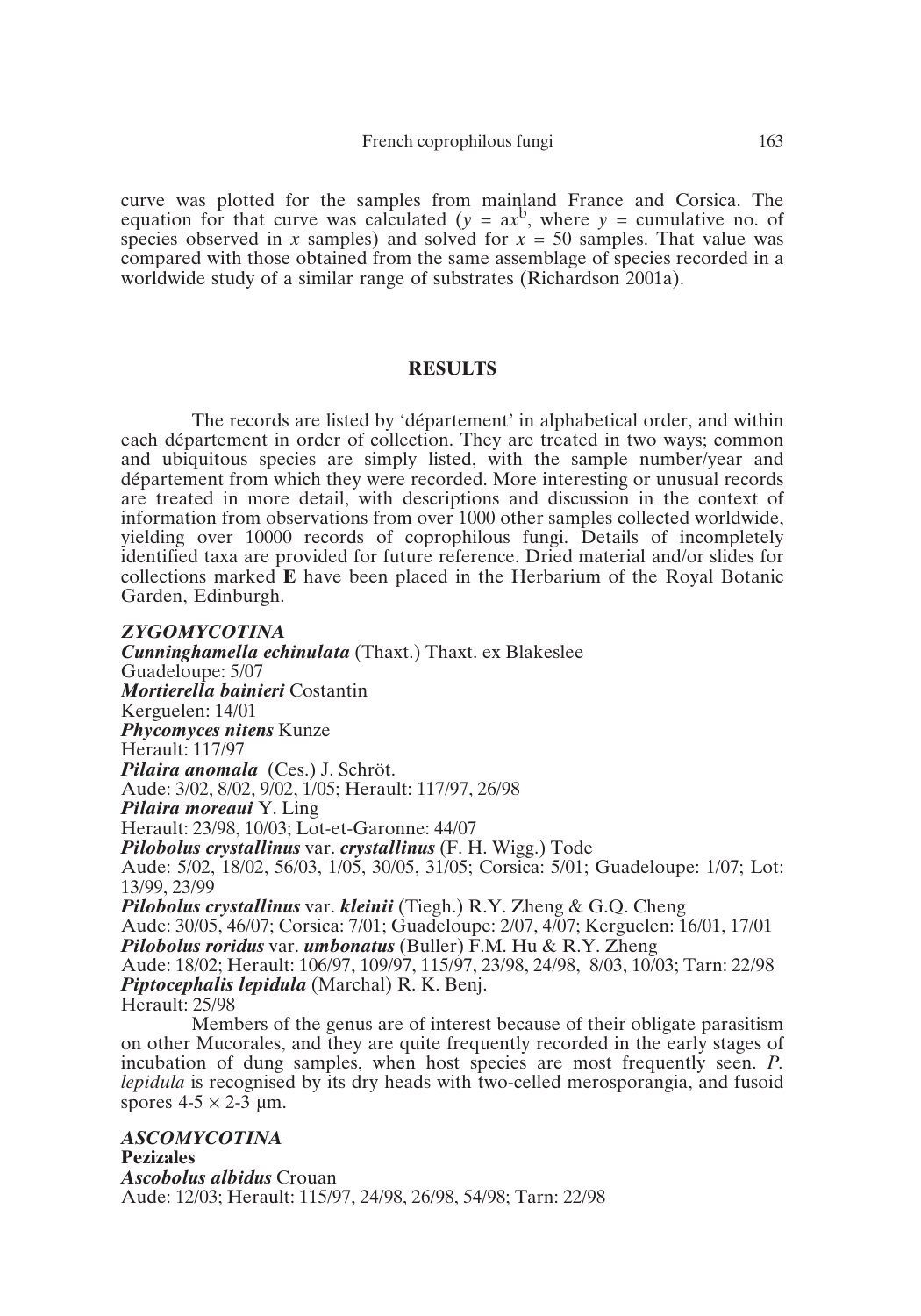# *Ascobolus cervinus* Berk. & Broome

Herault: 106/07, 115/97

*Ascobolus hawaiiensis* Brumm.

Aude: 4/02, 5/02; Herault: 110/97, 56/98; Pyrénées-Orientales: 45/07

A coprophil with a worldwide distribution, in spite of its specific name. It has now been recorded from many countries, from Iceland, UK and Greece in the northern hemisphere through to Chile, Australia, New Zealand and the Falkland Islands in the southern hemisphere (Richardson 2004).

# *Ascobolus immersus* Pers.

Aude: 5/02, 18**E**/02, 28/05, 29/05, 30/05, 46/07, 50/07; Aveyron: 112/97; Corsica: 9/ 01; Herault: 110/97, 114/97, 115/97, 23/98, 24/98, 52/98, 55/98; Guadeloupe: 2/07, 3/ 07, 4/07, 5/07; Pyrénées-Orientales: 45/07

# *Ascobolus sacchariferus* Brumm.

Aude: 8/02; Corsica: 5**E**/01; Herault: 24/98; Tarn: 18**E**/98, 22**E**/98

Described from the Netherlands by van Brummelen (1967) from two samples of deer dung, the substrate range of this species is increased by its occurrence also on sheep, hare and goat dung among the French samples, and I also have a record on rabbit from Scotland. Apart from the substrate differences, the collections agree well with van Brummelen's original description, with characteristically white, superficial apothecia with a granular excipular surface. *Cheilymenia fimicola* (de Not. & Bagl.) Dennis

Aude: 11/03

*Coprotus cf. disculus* Kimbr., Luck-Allen & Cain

Aude: 4/02, 8/02

*Coprotus granuliformis* (P. Crouan & H. Crouan) Kimbr.

Aude: 11/03, 30/05

*Coprotus sexdecimsporus* (P. Crouan & H. Crouan) Kimbr.

Aude: 5/02, 8/02, 22**E**/04, 46/07, 50/07; Aude/Pyrénées-Orientales: 20/04; Aveyron: 112/97; Herault: 110/97, 114**E**/97, 55/98; Kerguelen: 13/99, 15/99; Pyrénées-Orientales: 45/07

# *Coprotus* **spp***.*

Aude: 17/02, 1**E**/05, 29/05; Aude/Pyrénées-Orientales: 20/04; Corsica: 8/01, 9/01

Without a modern monograph of the genus, the identification of small white *Coprotus* species with 8-spored asci presents difficulties. The morphological features of these 6 collections, particularly ascus size and shape and spore size and arrangement, are sufficiently distinct to allow the six to be considered different from each other, but do not agree well with the description of existing species. Indeed one (9/01) produced apothecia with dimorphic asci and spores – asci 95-100  $\times$  26-29 µm and 50  $\times$  8-10 µm, and spores 16  $\times$  9-10 µm and  $6 \times 3$  µm. – perhaps a 'chimera' composed of two species forming a single apothecium.

# *Iodophanus carneus* (Pers.) Korf

Aude: 4/02, 17**E**/02, 18/02, 19/02, 56**E**/03, 88/04, 1/05, 30/05, 46**E**/07; Aveyron: 113/97; Corsica: 7**E**/01, 9/01; Guadeloupe: 1/07, 4/07; Herault: 114/97, 55/98, 56/98; Kerguelen: 4/01,11/01, 14/01; Lot: 23/99

*Lasiobolus ciliatus* (J. C. Schmidt: Fr.) Boud.

Corsica: 6/01; Herault: 51/98; Lot: 13/99

# *Lasiobolus cuniculi* Velen.

Ariège: 86/01; Aude: 4/02, 6/02, 29/05, 46/07; Corsica: 5/01, 8/01, 9/01; Herault: 107/97, 108/97, 115/97, 24/98, 52/98, 55/98

*Lasiobolus diversisporus* (Fuckel) Sacc.

Aude: 11/03, 12/03; Pyrénées-Orientales: 45/07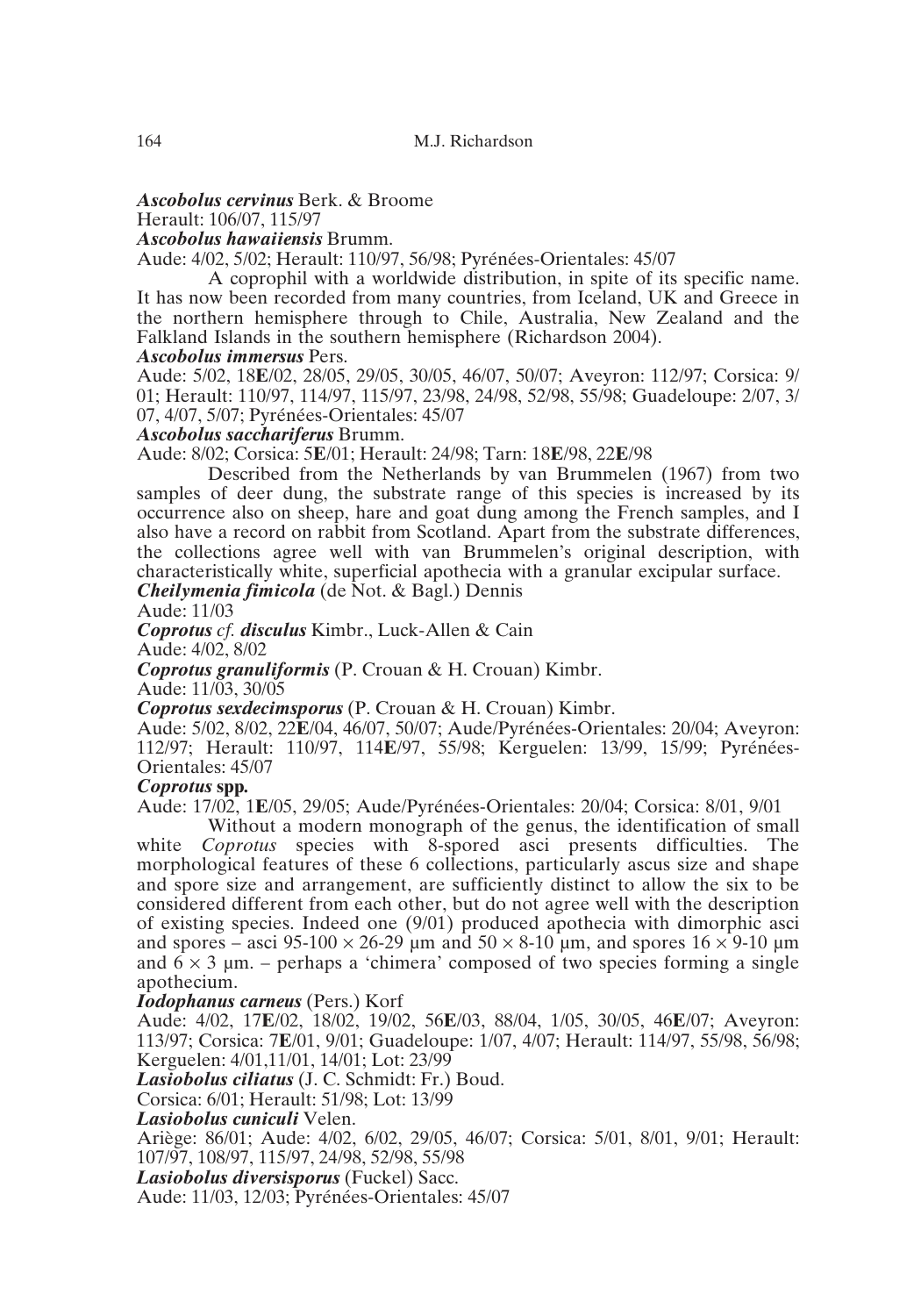*Lasiobolus ruber* (Quél.) Sacc.

Aude: 12/03 *Peziza bovina* Phill. Corsica: 9/01 *Peziza fimeti* (Fuckel) Seaver Aude: 29**E**/05 *Peziza vesiculosa* Bull. Herault: 55**E**/98 *Saccobolus cf. beckii* Heimerl Aude: 12/03

Distinguished from *S. versicolor* by the very thick and warted nature of the epispore. I observe a range of spore ornamentation, from smooth, through lightly cracked or flaky to quite rough, often from the same apothecium, in collections that I am content to identify as *S. versicolor*. The spores of this collection were on occasion notably very rough, although not consistently so, and are with hesitation identified as near to *S. beckii*.

*Saccobolus citrinus* Boud. & Torrend

Aude: 46/07; Corsica: 7/01, 9/01; Guadeloupe: 2/07, 3/07, 4/07, 5/07; Lot: 13/99, 23/99 *Saccobolus depauperatus* (Berk. & Broome) E.C. Hansen

Aude: 5/02; Corsica: 7/01, 8/01; Herault: 51/98; Lot: 13/99, 23/99; Morbihan: 15**E**/99 *Saccobolus truncatus* Vel.

Guadeloupe: 2/07, 3/07, 4/07, 5**E**/07

Van Brummelen (1967) observes that this is a widely distributed species, but in my experience it tends to occur at lower latitudes, with all but one of twelve other records from samples collected between 31°N and 20°S, so its occurrence on French samples only in the Caribbean region is perhaps not surprising.

*Saccobolus verrucisporus* Brumm.

Guadeloupe: 4/07

*Saccobolus versicolor* (P. Karst.) P. Karst.

Aude: 5/02, 88/04, 1/05, 30**E**/05; Aude/Pyrénées-Orientales: 20/04; Aveyron: 113/ 97; Cantal: 50/98; Herault: 114/97, 117/97, 52/98, 57/98; Pyrénées-Orientales: 45/07 *Thecotheus holmskjoldii* (E. C. Hansen) Chenant.

Aude: 4**E**/02, 8/02, 17/02, 18**E**/02; Corsica: 9/01

*Thecotheus* species are widespread, but not very common. I have 23 records of the genus from a total of over 10000 coprophil records, twelve of which are of *T. holmskjoldii*, on which basis it is one of the commonest species of the genus. Aas (1992) cites numerous collections worldwide, and examined material collected by Lundqvist from the Alpes de Haute Provence (Gorge du Verdon), and two collections from Corsica.

# *Thecotheus lundqvistii* Aas

Aude/Pyrénées-Orientales: 20**E**/04

*Thecotheus* apothecia often take some time to appear in moist chamber culture, but after just 8 d'incubation a pure white, concave apothecium, 2.5 mm diam. was observed on a sample of cattle dung. The spores of the French collection were obliquely uniseriate, ellipsoid, symmetrical,  $22.5-24$  ( $-25.5$ )  $\times$  12.5-13 µm, smooth, with a hemispherical papilla at each pole, and a distinct gel. It is interesting that the sample was collected from the summit of a high pasture hill (elevation 1840 m) in the foothills of the Pyrénées, still with large snow patches and no cattle on the hill, so it is assumed that the dung was deposited the previous autumn and would have passed much of the winter under snow cover. It is apparently rare, with records only from Sweden and Spain (Aas, 1992), Italy (Doveri, 2004), and Greece (Richardson, 2008).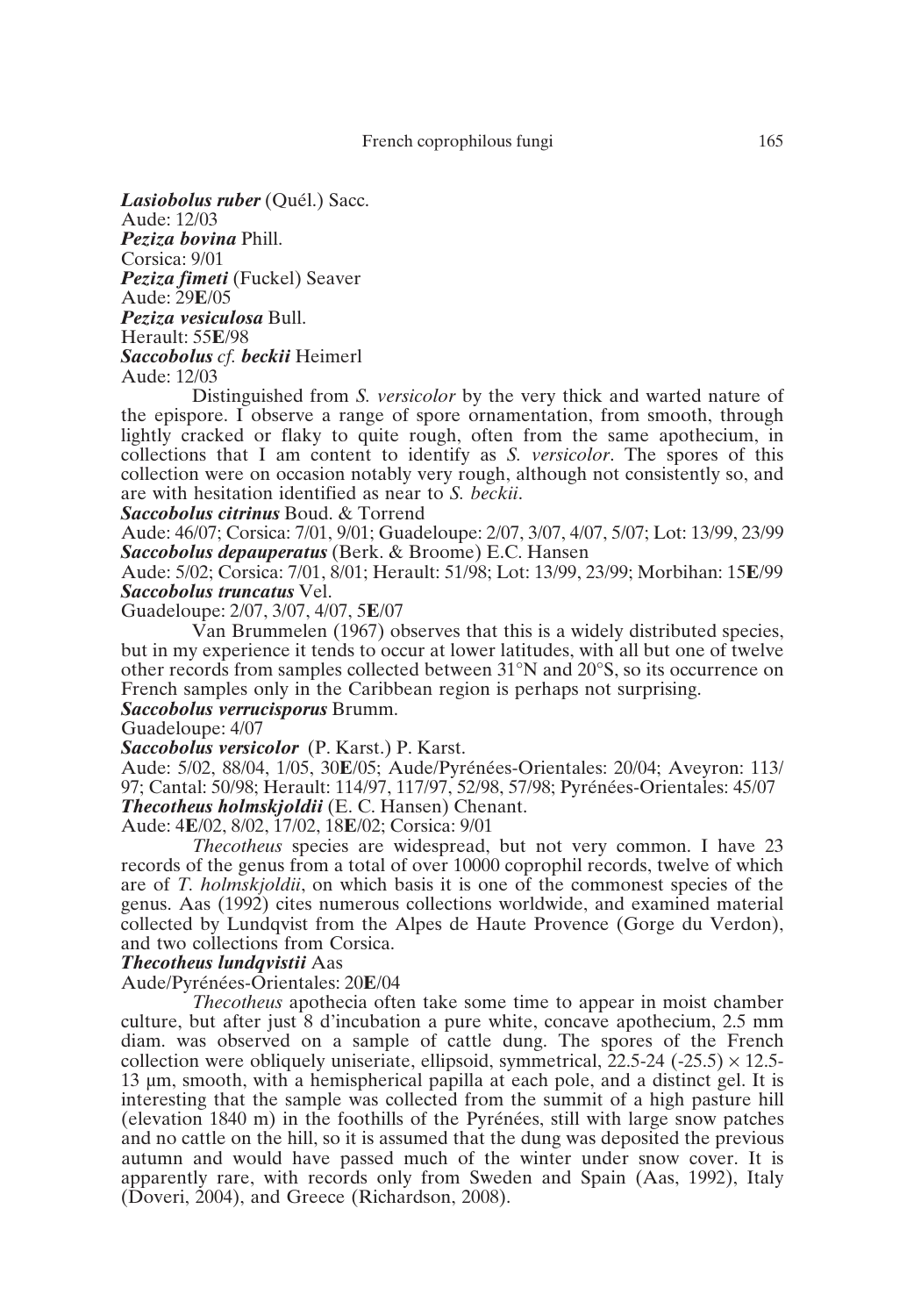# *Trichobolus sphaerosporus* Kimbr. Corsica: 5/01; Herault: 54/98, and *Trichobolus zukalii* (Heimerl) Kimbr. Aude: 8/02, 56/03, 31/05; Corsica: 8/01

*Trichobolus* species occur early in the incubation period. They are infrequently recorded, although Doveri (2004) has described *T. zukalii* from 29 Italian collections, and discussed the differences between *T. zukalii* and *T. sphaerosporus.* Doveri distinguishes the two species particularly on the basis of spore morphology, considering collections with globose to subglobose spores with a Q (l/w) value of 1-1.16 (mean = 1.07), and with smaller spores (8.9-9.9  $\times$  8.4-9.4 µm) to be *T. sphaerosporus*, and those with subglobose to predominantly ellipsoid spores ( $Q = 1-1.26$ , mean 1.19), and larger spores (10.5-12.6  $\times$  9.4-10.5  $\mu$ m) to be *T. zukalii*. Dissing (in Hansen & Knudsen 2000) distinguishes the two species on the basis of presence (*T. zukalii*) or absence (*T. sphaerosporus*) of de Bary bubbles in the spores, and gives very similar sizes for the spores of both species (*T. zukalii:*  $9-11 \times 7-8.5$  µm, *T. sphaerosporus*:  $9-10.5 \times 8.5-9$  µm), describing them both as subglobose. Doveri (2004), conscious of the readiness with which artefacts can be formed, prefers not to place reliance on the presence or absence of de Bary bubbles as a diagnostic feature, and I rarely observe them. Given the variation in interpretation of these two species, and the variation observed in material from individual collections, I treat the six French collections together. I have examined the spore sizes from 25 collections, including the 6 French ones, with the results as illustrated in Fig. 2, in which the minimum and maximum spore lengths and widths are plotted. There is considerable overlap between those identified as *T. sphaerosporus* (mean  $10.4 \times 9.6 \mu m$ , Q = 1.0-1.13 (mean = 1.08) and *T. zukalii* (mean  $9.7 \times 8.3$  µm, O = 1.14-1.21 (mean = 1.17), and it is still open to debate as to whether or not these differences are sufficient to separate two species, or represent the opposite ends of the range of a single species, one end with a tendency to have larger more rounded spores, the other with smaller more ellipsoid spores. These values agree very well with those given by Doveri (2004) for the material he has studied. In the French material apothecia were up to 350 µm diam., immersed, setose, each with a single polysporus ascus. In 54/98 setae were up to 420 µm long, hyaline, thick-walled, with septa 20-30 µm apart; ascospores hyaline, globose to broad ellipsoid,  $9.5{\text{-}}10 \times 9{\text{-}}9.5$  µm. In  $5/01$ setae were shorter, up to 225 µm long and spores were a little larger, but still almost globose to broad ellipsoid,  $9-12 \times 8-11$  µm. These two collections were determined as *T. sphaerosporus*. The other four collections, with sub-globose to ellipsoid spores  $8-11 \times 8-9.5$  µm, were determined as *T. zukalii.* 

# *Thelebolales*

*Ascozonus woolhopensis* (Renny) Boud. Aude: 3**E**/02, 6/02, 9/02; Tarn: 18**E**/98 *Thelebolus microsporus* (Berk. & Broome) Kimbr. Herault: 24/98

#### *Thelebolus stercoreus* Tode

Aude: 3**E**/02, 6/02, 7/02, 1/05; Herault: 106/97, 107/97, 109/97, 24/98, 25/98, 26/98, 51/98, 53/98, 9/03, 10/03; Tarn: 18**E**/98, 20/98, 21/98, 22**E**/98

De Hoog *et al.* (2005), on the basis of molecular studies, accept only four species of *Thelebolus*: *T. stercoreus*, *T. microsporus*, and two new species described from biomats in Antarctica. They found that many cultures from phenotypically very different teleomorphs, including cultures from uniascal and polyascal types, with small to large asci, and few to very many-spored types, and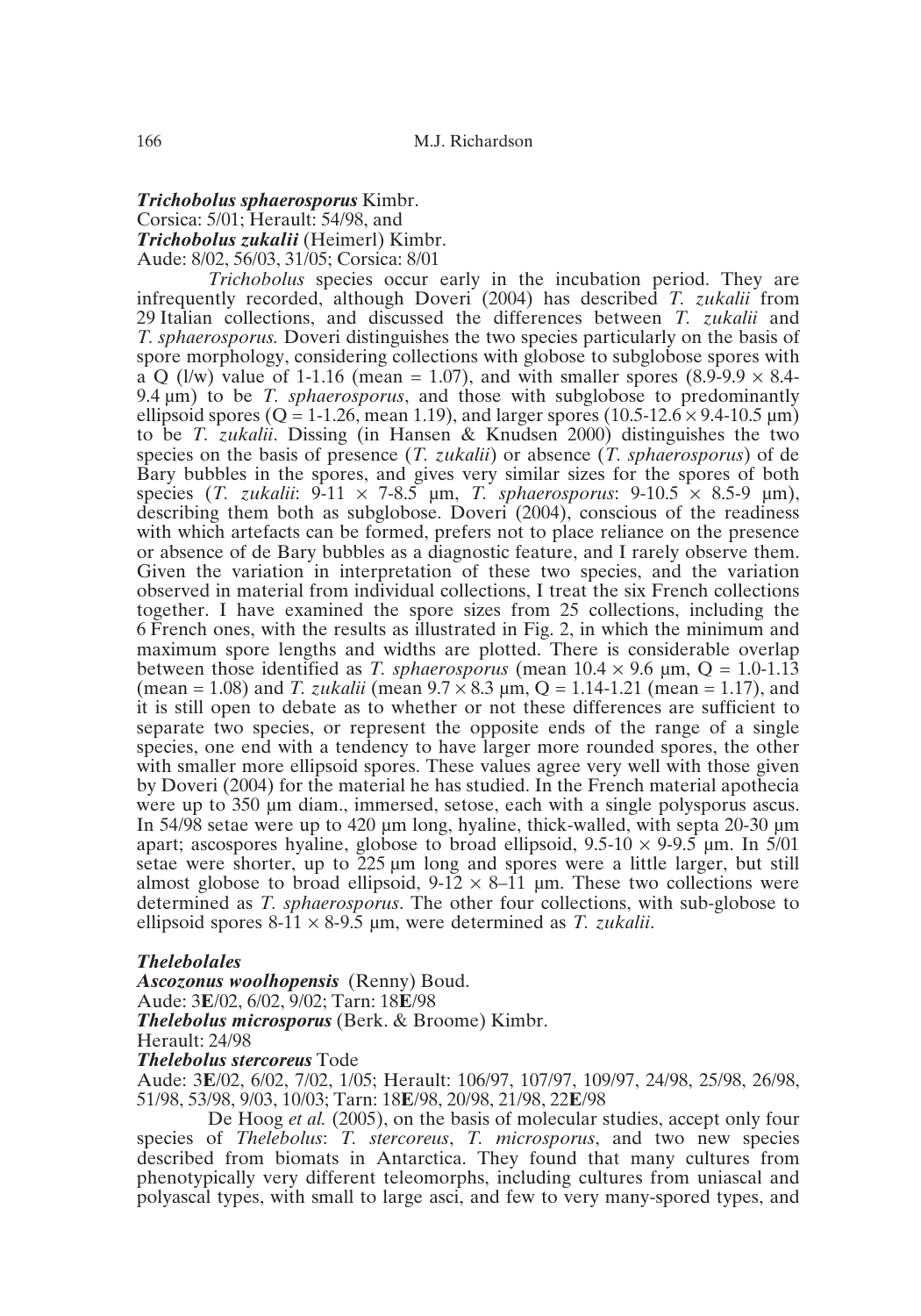

Fig. 2. Plots to show range of spore size recorded for 11 collections of *Trichobolus sphaerosporus* (unbroken lines, mean  $= 0$ ) and 14 collections of *T. zukalii* (broken lines, mean  $= \blacktriangle$ ). The straight line represents 'length = width', i.e. spores spherical; points below that line indicate a tendency towards spores being ellipsoid.

with many names, are molecularly indistinguishable from each other and from cultures of *T. stercoreus* from material with the classical morphological criteria of a single large ascus with 2000+ spores, and ecological preference for lagomorph dung. The records associated with the *T. stercoreus* entry above refer to that morphological understanding of *T. stercoreus*, and it was present on 13 of the 24 French samples of hare dung.

The following, according to the above, should be considered as forms of *T. stercoreus*, but were originally recorded as: *Thelebolus caninus* (Auersw.) Jeng & J.C. Krug Aude: 1/05 *Thelebolus crustaceus* (Fuckel) Kimbr. Herault: 21/98, 53/98 *Thelebolus nanus* Heimerl Aude: 5/02; Herault: 109/97, 25/98; Lot-et-Garonne: 44/07; Pyrénées-Orientales: 45/07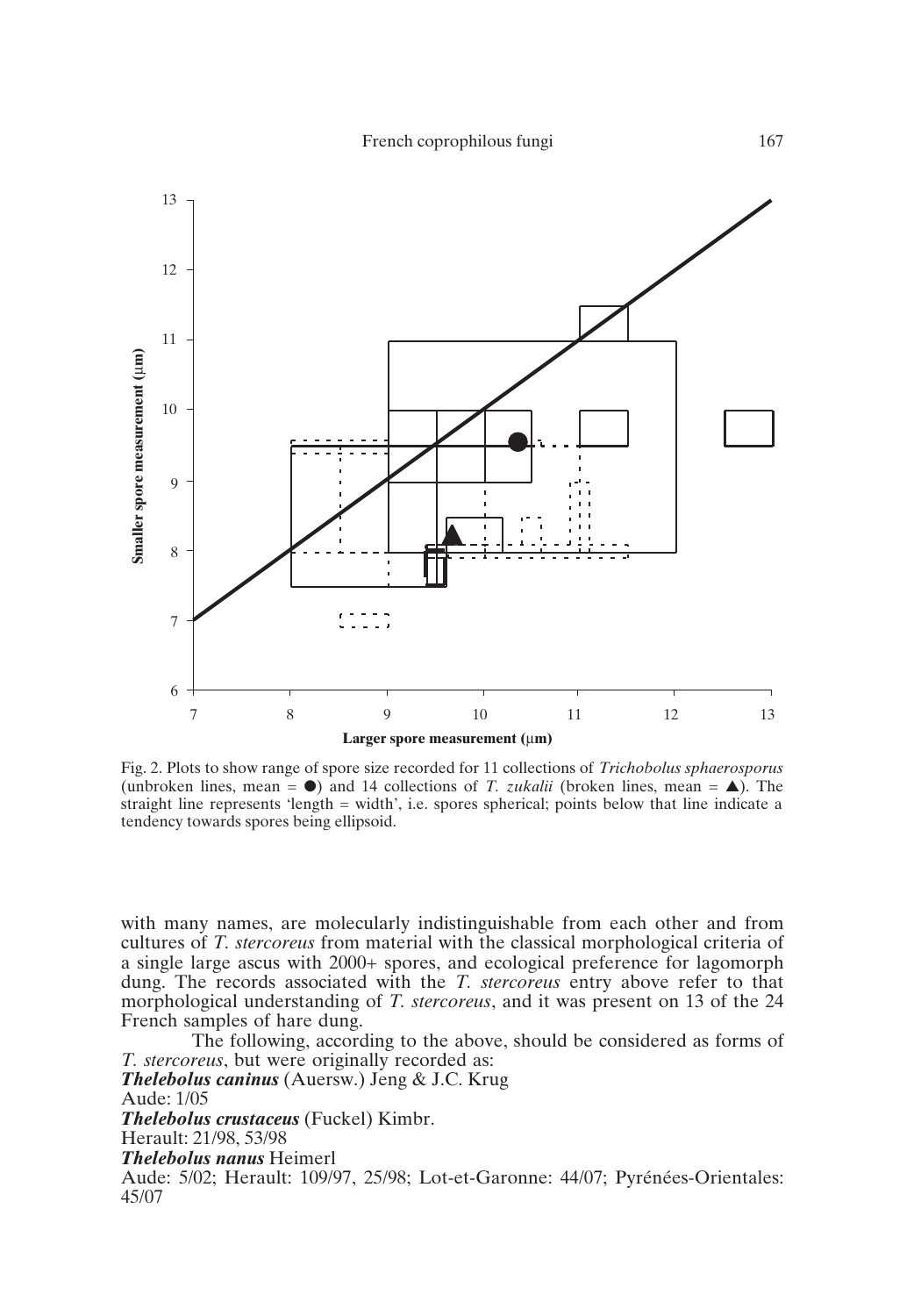# *Thelebolus polysporus* (P. Karst.) Otani & Kanzawa

Aude: 3/02, 4/02, 6/02, 7/02, 1/05, 50/07; Cantal: 50/98; Herault: 107/97, 26/98, 52/98, 57/98, 9/03; Kerguelen: 3/01, 4/01, 11/01, 12/01, 14/01; Lot-et-Garonne: 44/07

# *Thelebolus* **sp***.*

Aude: 56/03; Aude/Pyrénées-Orientales: 19/04; Herault: 25/98

# *Helotiales*

*Orbilia leporina* Velen.

Aude: 11/03, 12/03; Herault: 116/97; Pyrénées-Orientales: 45/07

# *Sordariales*

*Anopodium ampullaceum* N. Lundq.

Herault: 109**E**/97; Tarn: 20**E**/98

Details of one of the French collections (109/97) were included in a discussion by Richardson (1998) of the various names given to the taxon, which has pedicellate spores like *Podospora* and *Schizothecium* but is unusual in having the pedicel directed towards the apex of the ascus. Since then another French collection has been found (20/98). This would seem to be a temperate species, recorded also from the UK and Sweden (unpublished), and from Sweden, Norway and Belgium by Lundqvist (1972), and the two French records would seem to be the most southerly so far. It occurs mainly on lagomorph dung (34 records), with occasional occurrences on other substrates (2 vole, 1 deer and  $1$  goose).

*Apodospora gotlandica* N. Lundq.

Aude: 29**E**/05

There appear to be no reports of this fungus since its description by Lundqvist (1972) from Swedish horse dung collected in 1959, so the French collection is described. Perithecia large, up to 750 µm diam, reddish brown below and opaque, so difficult to make out any detailed cellular structure, with a very dark, short (110 µm), opaque neck. Asci 8-spored,  $320-385 \times 23-27$  µm, cylindrical above, tapering below to 100  $\mu$ m long stipe, and with a marked KI-ve apical pore. Spores uniseriate, smooth, blackish brown, ellipsoid,  $(32-)$  38-42  $\times$  (16-) 17.5-21 µm, with a faint germ pore at the distal end. Gel broad and uniform, expanding to 10 µm in water, and with an apical invagination.

*Arnium arizonense* (Griffiths) N. Lundq. & J.C. Krug

Aude: 4**E**/02, 5**E**/02, 18**E**/02, 30**E**/05, 31/05, 46/07; Corsica: 9/01; Lot: 23/99

*Arnium* is distinguished from related genera by the possession of gelatinous appendages on the ascospores, but no pedicel or primary appendage. *A. arizonense* is so far unique in having 4-spored asci. French collections had clavate asci 290-340  $\times$  32-38 µm, and spores 41.5-55  $\times$  19-26 µm, with tapering gelatinous appendages up to 200  $\mu$ m long  $\times$  8-13  $\mu$ m wide at their base, inserted asymmetrically at each end of the spore.

*Arnium caballinum* N. Lundq.

Aude: 12/03, 29**E**/05; Corsica: 6/01

*Arnium hirtum* (E.C. Hansen) N. Lundq. & J. C. Krug

Aude: 30**E**/05; Aveyron: 113**E**/97; Herault: 108**E**/97

*Arnium imitans* N. Lundq.

Aude: 29**E**/05

*Arnium leporinum* (Cain) N. Lundq. & J. C. Krug

Herault: 108**E**/97

*Arnium mendax* N. Lundq.

Aude: 11**E**/03; Corsica: 8**E**/01; Herault: 115**E** /97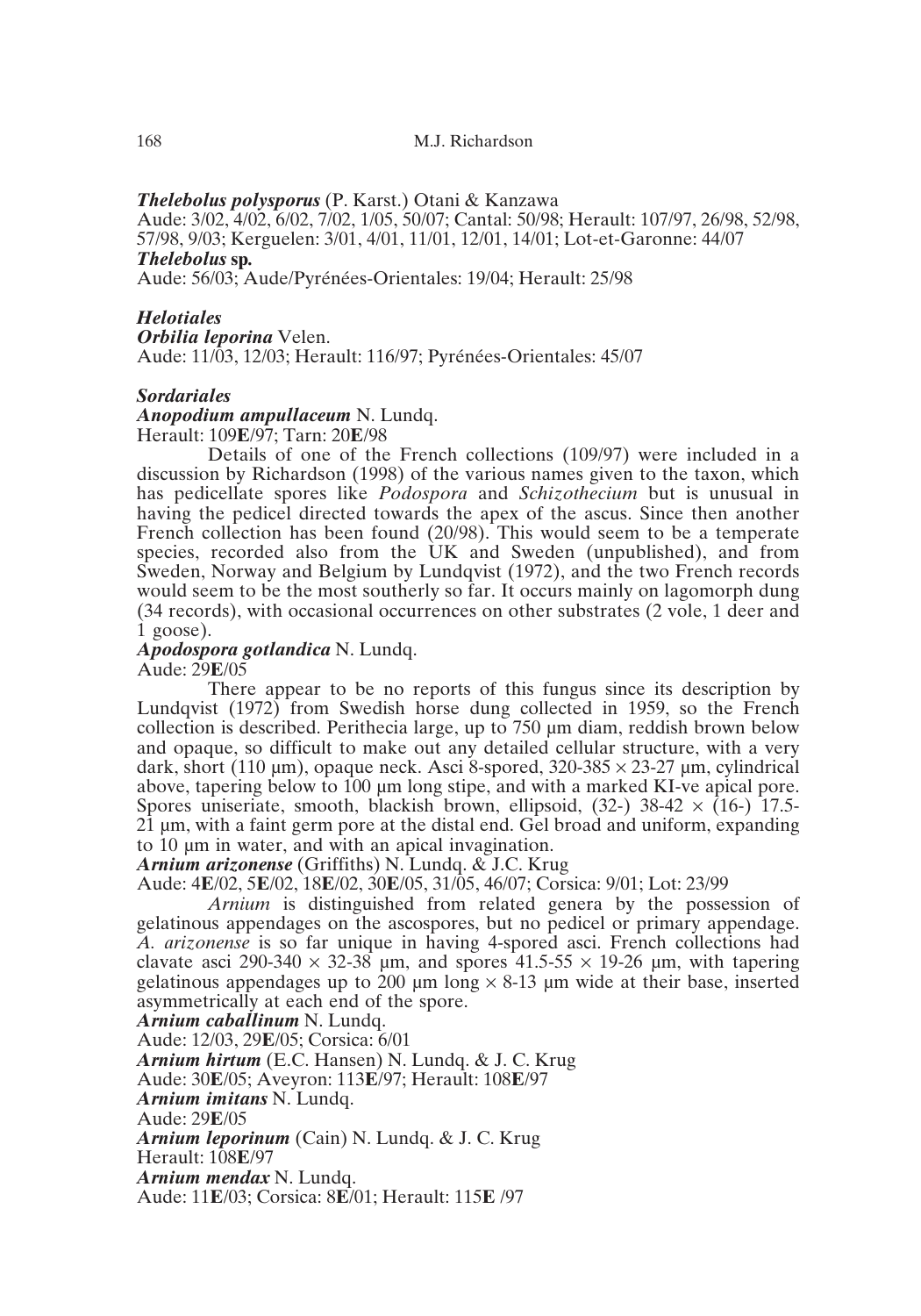# *Arnium* **sp**.

Aude/Pyrénées-Orientales: 20/04

Positive identification was not possible, with only limited material seen. The perithecium was schizothecioid in structure, the ascus form typical of an *Arnium* sp., and with no apical structure, and spores very small for 8-spored *Arnium* species,  $19-19.5 \times 12 \text{ µm}$ .

*Bombardioidea stercoris* (DC.) N. Lundq.

Herault: 51**E**/98

*Cercophora cf. anisura* N. Lundq.

Aude: 29**E**/05

A tentative identification of limited and immature material, based on the schizothecioid structure of the perithecium, vermifom spores  $42-52 \times 4.5$  µm, with appendages of unequal length.

*Cercophora sordarioides* (Speg.) N. Lundq.

Aude: 12**E**/03

*Chaetomium bostrychodes* Zopf

Aude: 9/02; Cantal: 50/98; Herault: 109/97, 51/98; Kerguelen: 13/01, 14/01; Lot-et-Garonne: 44/07

*Chaetomium cf. cuniculorum* Fuckel

Aude: 1/05

*Coniochaeta hansenii* (Oudem.) Cain

Aude: 6**E**/02; Aude/Pyrénées-Orientales: 19/04; Herault: 117**E**/97, 53/98

*Coniochaeta leucoplaca* (Berk. & Ravenel) Cain

Aude: 11/03, 22/04; Aude/Pyrénées-Orientales: 20**E**/04; Cantal: 50**E**/98

*Coniochaeta ligniaria* (Grev.) Massee

Aude: 17/02, 18**E**/04, 21**E**/04; Aude/Pyrénées-Orientales: 19**E**/04; Aveyron: 113/97; Corsica: 8/01; Herault: 109/97, 26/98, 52/98, 56/98, 9**E**/03; Pyrénées-Orientales: 45/07; Tarn: 19/98, 20/98, 21/98

*Coniochaeta scatigena* (Berk. & Broome) Cain

Aude: 18**E**/04, 29/05; Corsica: 6/01; Herault: 116/97,117/97, 52/98, 53/98, 54/98, 9**E**/03

*Fimetariella microsperma* J.C. Krug & J.H. Mirza

Herault: 114/97

*Podospora australis* (Speg.) Niessl

Aude: 4**E**/02, 5**E**/02, 18/02

*Podospora bifida* N. Lundq.

Herault: 115/97

*Podospora communis* (Speg.) Niessl

Guadeloupe: 1**E**/07, 2/07, 5/07

This is one of three species that appears to be characteristic of the perithecial mycobiota of dung from lower latitudes, with *P. immersa* and *P. longicaudata* (*q.v.*) (Richardson, in press). *P. communis* is the most frequent of the three and, although Lundqvist (1972) noted that it 'seems to be worldwide, … records from the tropics are still very few', and he refers to unverified records from France, my experience is that it is more frequent in samples from lower latitudes, with 24 of 30 of my collections from within the tropics.

*Podospora curvicolla* (G. Winter) Niessl

Ariège: 86/01

*Podospora decipiens* (G. Winter ex Fuckel) Niessl

Ariège: 86**E**/01; Aude: 4/02, 6/02, 57/03, 22**E**/04, 29/05, 30**E**/05, 31/05, 46/07; Aude/ Pyrénées-Orientales: 20/04; Aveyron: 112/97, 113/97; Corsica: 6/01, 9/01; Herault: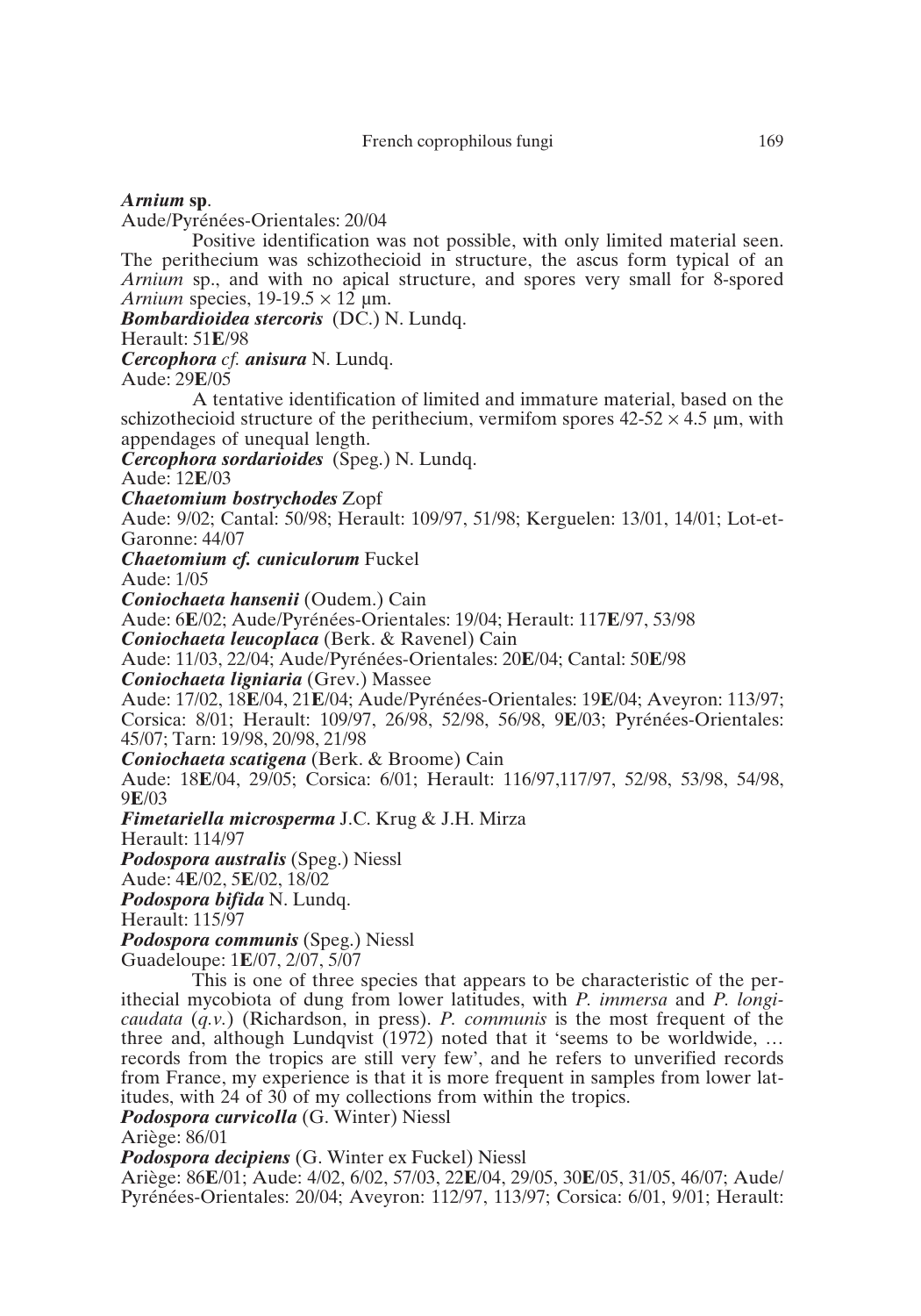110/97, 114/97, 115/97, 116/97, 24**E**/98, 52/98, 55/98; Lot 13/99, 23/99; Pyrénées-Orientales: 45/07; Tarn: 19/98, 20/98,

*Podospora gigantea* Mirza & Cain

Corsica: 9**E**/01

*Podospora gwynne-vaughaniae* (Page) Cain

Herault: 115/97

*Podospora immersa* (R. Stratton) Cain

Guadeloupe: 1**E**/07, 5/07

A lower latitude species with, in addition to these two records from Guadeloupe, six other occurrences from the Caribbean region (Richardson, in press), none from temperate regions in my collections or studied by Lundqvist (1972), and the type and other collections from the USA and Mexico all from south of 40°N (Mirza & Cain, 1969).

*Podospora intestinacea* N. Lundq.

Aude: 11**E**/03, 12**E**/03, 29**E**/05; Corsica: 6**E**/01, 9/01

*Podospora longicaudata* (Griffiths) Cain

Guadeloupe: 2/07, 3**E**/07, 4/07

A lower latitude species, with three records from Guadeloupe, three from St Lucia (Richardson, in press), one from Brazil (Richardson 2001b), none from temperate regions in my collections or studied by Lundqvist (1972), and the type and other collections from the USA, Puerto Rico, Mexico and Pakistan all from south of 40°N (Mirza & Cain, 1969).

*Podospora myriaspora* (P. Crouan & H. Crouan) Niessl

Aude: 28/05; Herault: 52/98

*Podospora pauciseta* (Ces.) Traverso

Aude: 31/05; Corsica: 9/01; Guadeloupe: 2/07, 4/07, 5/07; Lot: 13/99, 23/99; Morbihan: 15/99

*Podospora pleiospora* (G. Winter) Niessl

Aude: 8/02, 18/02, 22/04, 89/04, 1/05; Aveyron: 113/97; Cantal: 50/98; Herault: 110/ 97, 115/97, 24**E**/98, 25/98, 26/98, 51**E**/98, 55/98, 57/98; Lot 13/99, 23/99; Lot-et-Garonne: 44/07; Pyrénées-Orientales: 45/07

*Podospora pyriformis* (Bayer) Cain

Corsica: 8**E**/01

*Podospora setosa* (G. Winter) Niessl

Aude: 8**E**/02, 31/05; Corsica: 7/01; Lot: 13/99, 23/99; Lot-et-Garonne: 44/07

*Podospora cf. similis* (E.C.Hansen) Niessl

Aude/Pyrénées-Orientales: 20/04; Corsica: 6**E**/01

There are relatively few species of *Podospora*/*Schizothecium* with 16-spored asci, and details of the collections are given as they differ from those described. Perithecia dark, opaque, pyriform, 525-900  $\mu$ m high  $\times$  200-410  $\mu$ m diam, flexuose hairy below and distinctly setose at the neck, with dark septate hyphae, paler towards the tip,  $\langle 200 \mu m \rangle$  long, some aggregated into asymmetrically arranged fascicles around the neck. Asci 16-spored,  $225-340 \times 35-70$  µm, fusoid, tapering below, with no apical apparatus. Spores ellipsoid, the dark cell  $32-35 \times$ 16-19  $\mu$ m, with apical germ pore. Pedicel small, 6-10  $\times$  2-3  $\mu$ m. Secondary appendages not obvious, but the whole spore is surrounded by a faint halo when mounted in Indian ink. *Schizothecium dubium* has spores of similar size, but is distinctly schizothecioid in perithecial structure, without rigid hairs, and has persistent appendages; *P. pleiospora* has characteristic sect. *Rhypophila* spores and tubercules at the perithecial neck, which were absent from this material. They are nearest to *P. similis*, but that is described without rigid setae, and with spore appendages (Mirza & Cain 1969), so this may be an undescribed species.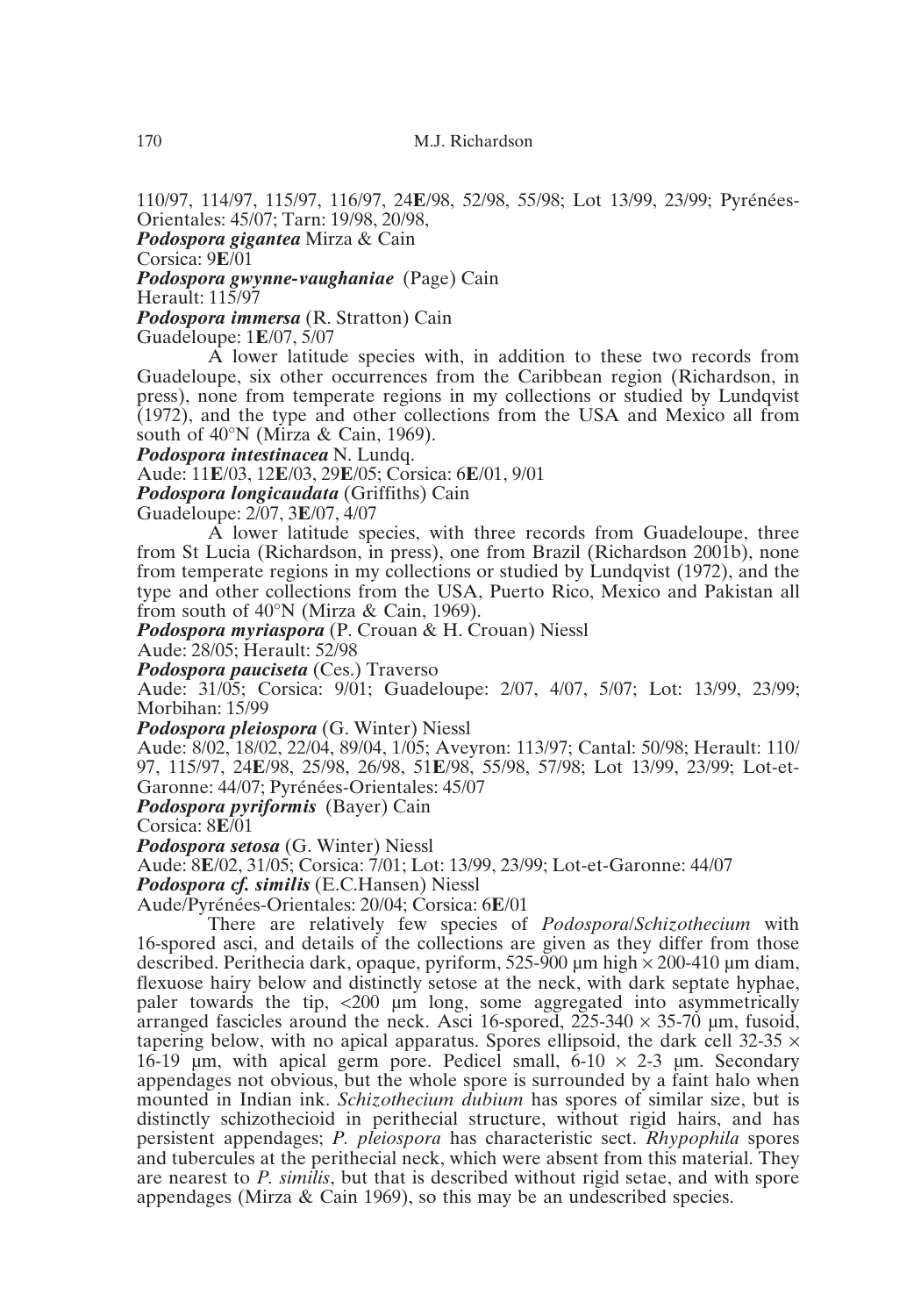*Schizothecium conicum* (Fuckel) N. Lundq.

Aude: 8/02, 11/03, 12/03, 21**E**/04, 28/05, 29/05, 30/05, 31/05; Aude/Pyrénées-Orientales: 19/04, 20/04; Herault: 114/97, 52/98; Kerguelen: 12/01; Lot: 23/99

*Schizothecium dakotense* (Griffiths) N. Lundq.

Aude: 57**E**/03; Cantal: 50**E**/98

*Schizothecium miniglutinans* (Mirza & Cain) N. Lundq.

Herault: 9/03, 10E/03; Pyrénées-Orientales: 45/07

*Schizothecium tetrasporum* (G. Winter) N. Lundq.

Aude: 3/02, 4/02, 6/02, 7**E**/02, 8/02, 9/02, 19/02, 57/03, 21**E**/04, 88**E**/04, 1/05; Aveyron: 113/97; Cantal: 50/98; Herault: 108/97, 109/97, 117/97, 24/98, 26/98, 54/98, 57/98, 8/03, 9/03, 10**E**/03; Kerguelen: 4/01; Lot-et-Garonne: 44/07; Tarn: 18/98

*Schizothecium vesticola* (Berk. & Broome) N. Lundq.

Ariège: 86/01; Aude: 4/02, 5/02, 8/02, 18/02, 28/05, 29/05, 31/05, 46/07, 50/07; Aveyron: 113/97; Cantal: 50/98; Corsica: 5/01, 6/01, 7/01, 8/01, 9/01; Herault: 108/97, 109/97, 110/97, 115/97, 116**E**/97, 117/97, 24/98, 25/98, 26/98, 52/98, 53/98, 54/98, 55/ 98, 8/03; Lot: 13/99, 23/99; Pyrénées-Orientales: 45/07

*Sordaria alcina* N. Lundq.

Herault: 23**E**/98, 25/98, 8/03; Tarn: 18/98, 22**E**/98

*Sordaria fimicola* (Roberge ex. Desm.) Ces. & de Not.

Ariège: 86**E**/01; Aude*:* 18/02, 19/02, 56/03, 88/04, 89/04, 1/05, 28/05, 6**E**/06; Aveyron: 111/97; Cantal: 50/98; Corsica: 5/01; Herault: 106/97, 107/97, 108/97, 109/97, 115/97, 117/97, 51/98, 52/98, 53/98, 57/98, 8/03, 9/03; Lot: 13/99; Morbihan: 15/99; Tarn: 18/98

*Sordaria humana* (Fuckel) G. Winter

Aude: 18/04, 1/05; Herault: 106/97,107/97, 23/98, 26/98, 52/98, 53/98, 9/03; Lot: 13/ 99; Morbihan: 15/99

*Sordaria macrospora* Auersw.

Aude: 89**E**/04

*Sordaria superba* de Not.

Cantal: 50**E**/98; Tarn: 18/98

*Zygopleurage zygospora* (Speg.) Boedijn

Guadeloupe: 5/07

*Zygospermella insignis* (Mouton) Cain

Aude: 11**E**/03, 29**E**/05; Aude/Pyrénées-Orientales: 20**E**/04

# *Hypocreales*

*Melanospora fusispora* (Petch) Doguet Herault: 24/98, 25**E**/98 *Selinia pulchra* (G. Winter) Sacc. Aude: 5**E**/02; Herault: 114**E**/97

# *Microascales*

*Cephalotrichum stemonitis* (Pers.) Nees Kerguelen: 3/01, 4/01, 11/01, 13/01, 14/01, 15/01

Occurring as the anamorphic form, *Doratomyces stemonitis* (Pers.) F.J. Morton & G. Sm. Noticeably prevalent on the samples from the Kerguelen Islands, perhaps favoured by the conditions in which they had been kept before or during transmission, since it usually only develops occasionally in my cultures. *Viennotidia fimicola* (Marchal) P. F. Cannon & D. Hawksw. Herault: 115/97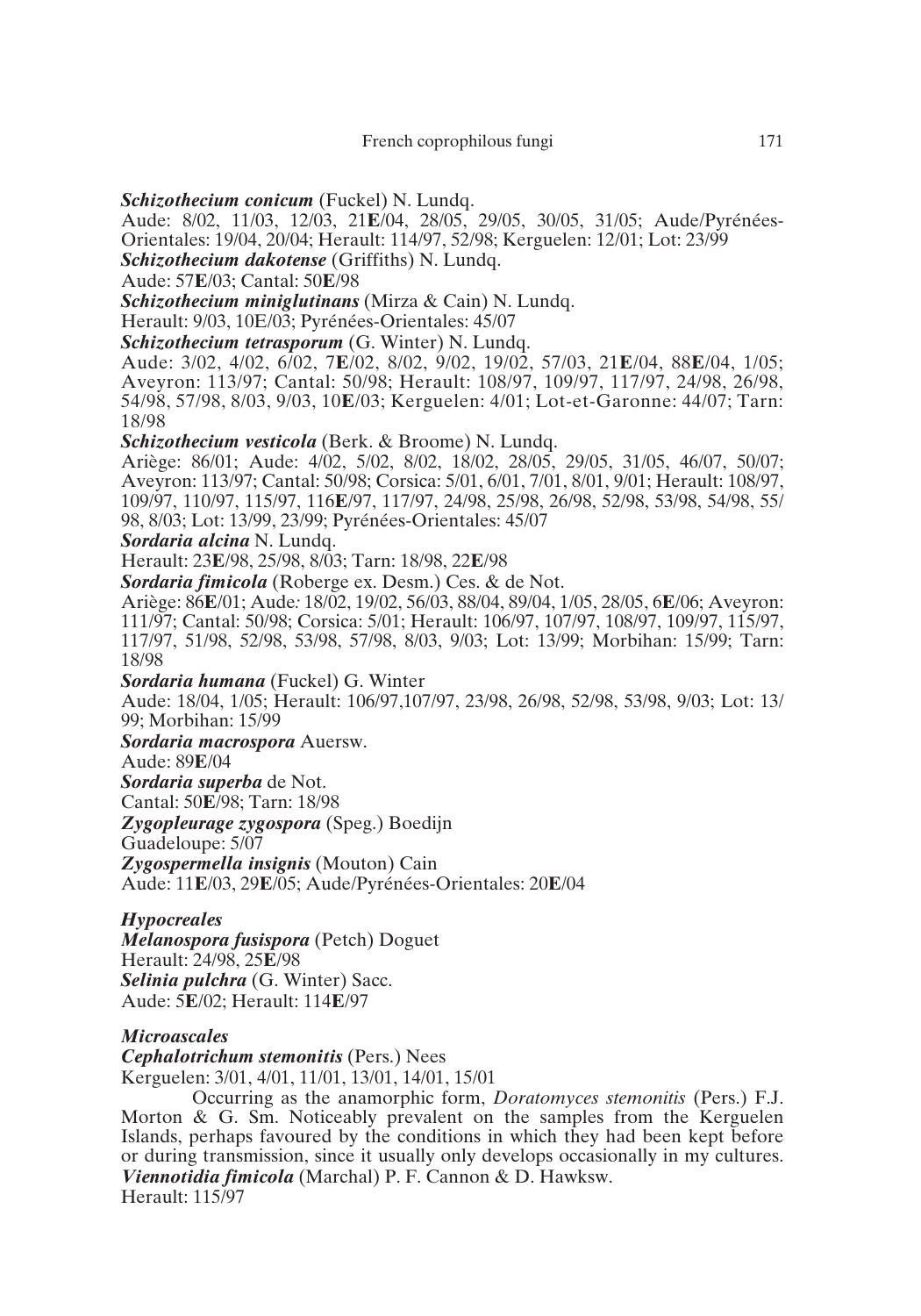# **Onygenales**

*Arachniotus ruber* (Tiegh.) J. Schröt. Kerguelen: 16**E**/01 *Gymnoascus reessii* Baran. Aude: 9**E**/02; Herault: 25**E**/98

# *Xylariales*

*Hypocopra brefeldii* Zopf

Aude: 22**E**/04, 89/04, 1/05, 28/05, 6**E**/06, 50/07; Aveyron: 113/97; Herault: 26/98, 51**E**/98; Pyrénées-Orientales: 45/07

*Hypocopra equorum* (Fuckel) G. Winter

Aveyron: 111/97

*Hypocopra festucacea* J. C. Krug & Cain

Herault: 56**E**/98

*Hypocopra merdaria* (Fr.) Kickx f.

Aude: 17/02

*Hypocopra ornithophila* Speg.

Aude/Pyrénées-Orientales: 19/04

*Hypocopra parvula* Griffiths

Aude: 12**E**/03

For a discussion of the identity of this material see Richardson (2004). Krug (in litt.) has suggested that the European material determined as *H. parvula* is a different species still to be described.

*Hypocopra stephanophora* J. C. Krug & Cain

Herault: 107**E**/97, 117**E**/97

*Hypocopra stercoraria* (Sowerby) Sacc.

Herault: 56**E**/98

*Phomatospora minutissima* (P. Crouan & H. Crouan) N. Lundq.

Guadeloupe: 4/07, 5**E**/07; Herault: 114**E**/97; Lot: 23/99

This fungus is probably commoner than records indicate. It is usually seen only after a long period of incubation (at least 1 month, and often much longer, Richardson, 2002). The perithecia are very small, <150 µm diam., and immersed in the substrate, with only the erumpent neck and ostiole visible. *P. minutissima* has obliquely uniseriate, ellipsoid hyaline spores,  $5-6 \times 3$  µm, while the very similar *P. coprophila* M. J. Richardson has spores that are short-rod shaped aligned linearly in the ascus. *P. coprophila* is frequent in the UK, and I have a record from the Falkland Islands; *P. minutissima* is widespread, and in addition to the French collections I have records from Brazil, Australia, St Helena, St Lucia and Dominica. Both species seem to occur most frequently on the dung of ruminants. *Podosordaria tulasnei* (Nitschke) Dennis

Aude: 88/04, 30/05, 6/06; Aveyron: 111/97, 113/97; Herault: 106/97, 107/97, 108/97, 110/97, 24/98, 25/98, 26/98, 52/98, 53/98, 55/98, 57/98; Kerguelen: 4/01; Tarn: 18/98, 22/98

Identification of this species is based on the development of the characteristic long, branching stromata that grow from the dung. They have never produced perithecia in my cultures.

*Dothideales Delitschia excentrica* Griffiths Aude: 17**E**/02 *Delitschia furfuracea* Niessl Aude: 57**E**/03; Herault: 107**/**97, 109**E**/97, 24/98, 25**E**/98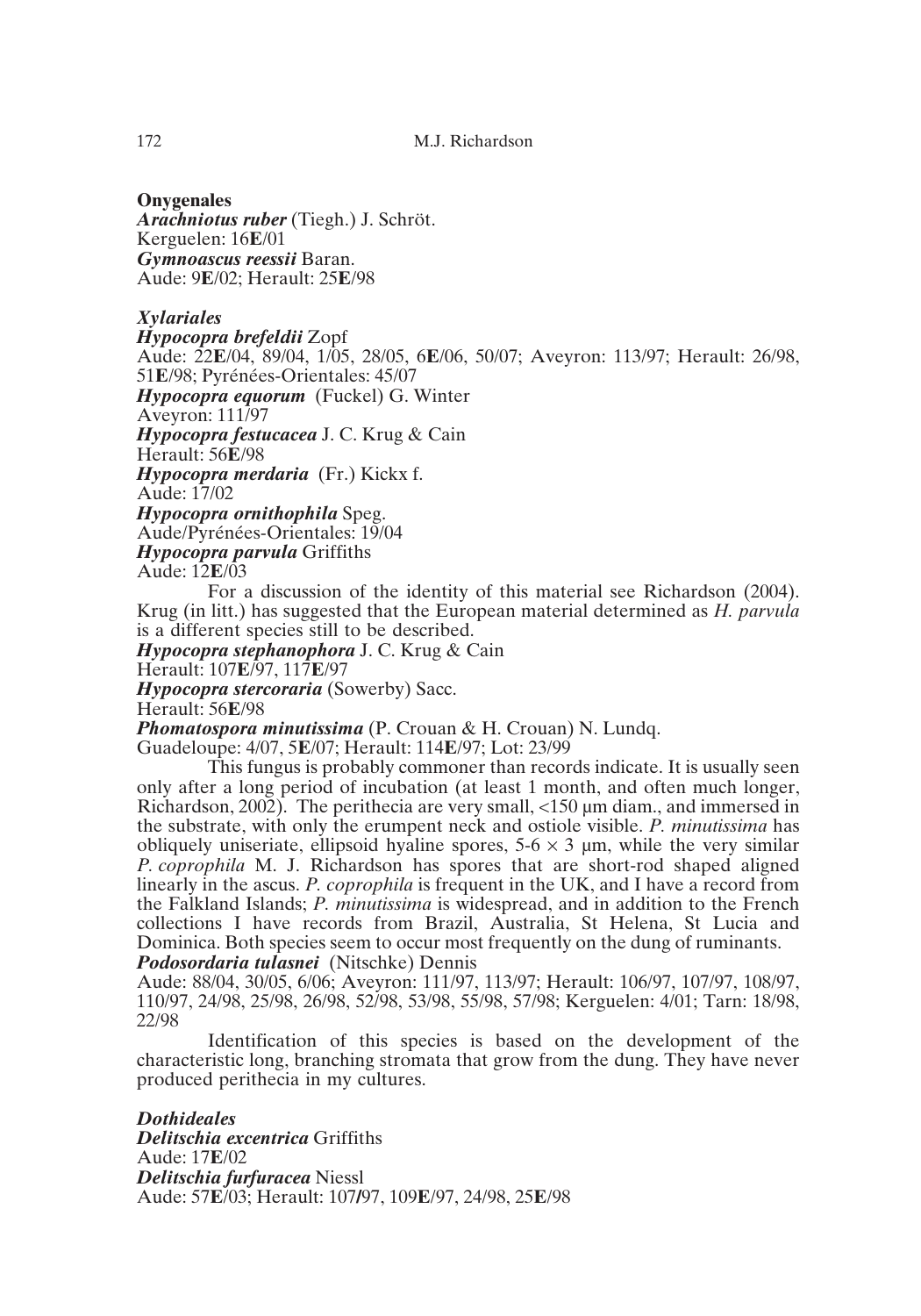*Delitschia marchalii* Berl. & Voglino

Aude/Pyrénées-Orientales: 19/04

*Delitschia niesslii* Oudem.

Aude: 22**E**/04

*Delitschia patagonica* Speg.

Aude: 18/04, 50/07; Herault: 9**E**/03

*Delitschia perpusilla* Speg.

Aude: 22/04; Herault: 56/98

*Delitschia tomentosa* Luck-Allen & Cain

Aude/Pyrénées-Orientales: 19/04

*Delitschia winteri* Phill. & Plowright

Ariège: 86/01; Aude: 4/02, 46/07; Aude/Pyrénées-Orientales: 20/04; Aveyron: 112/97; Corsica: 9/01; Herault: 114/97, 117**E**/97

*Preussia funiculata* (Preuss) Fuckel

Pyrénées-Orientales: 45/07

*Sporormia fimetaria* (De Not.) De Not.

Herault: 108**E**/97, 115/97, 26**E**/98, 8/03

A widespread but infrequently recorded fungus, characterised by very small pseudothecia, *ca* 100 µm diam, and the eight 16-celled spores amalgamated into a bundle, resembling a maize cob, with terminal gelatinous appendages. Recorded from the UK, France, Morocco, Australia, USA and New Zealand. *Sporormiella australis* (Speg.) S. I. Ahmed & Cain

Ariège: 86/01; Aude: 4/02, 5/02, 6/02, 7/02, 8/02, 9/02, 57/03; Aude/Pyrénées-Orientales: 20**E**/04; Aveyron: 111/97, 112/97; Cantal: 50/98; Corsica: 5/01, 6/01, 7/01, 8/01, 9/01; Herault: 106/97, 107/97, 108/97, 109/97, 114/97, 115/97, 117/97,

24/98, 25/98, 26/98, 52/98, 53/98, 54/98, 55/98, 57/98, 8/03, 9/03, 10**E**/03; Kerguelen: 4/01; Lot-et-Garonne: 44/07; Tarn: 18/98, 20/98, 21/98, 22/98 One of the commonest and most widespread coprophilous fungi, along

with *S. intermedia*. At the upper end of its spore range there is often overlap with the lower end of that of *S. intermedia*, but on most occasions it is possible to distinguish them with confidence.

*Sporormiella bipartis* (Cain) S.I. Ahmed & Cain

Aude: 1/05; Tarn: 18/98, 20/98

Collection 1/05 differed from typical *S. bipartis* in having spores broader than normal, 9-9.5 µm *cf*. the more typical 6-7 µm, and a less obvious tendency for spores to break into 4-celled halves.

*Sporormiella borealis* (I. Egeland) J.C. Krug

Aude: 29/05

*Sporormiella dubia* S.I. Ahmed & Cain

Aude: 22/04

*Sporormiella grandispora* S.I. Ahmed & Cain

Aude: 11/03, 29/05, 46/07

*Sporormiella heptamera* (Auersw.) S.I. Ahmed & Cain

Cantal: 50/98

*Sporormiella intermedia* (Auersw.) S.I. Ahmed & Cain

Ariège: 86/01; Aude: 3/02, 6/02, 7**E**/02, 8/02, 9/02, 19/02, 11/03, 12/03, 56/03, 57/03, 18**E**/04, 22/04, 88/04, 89/04, 1/05, 28/05, 29/05, 6**E**/06, 46/07, 50/07; Aude/Pyrénées-Orientales: 19**E**/04, 20**E**/04; Aveyron: 111/97, 112/97, 113/97; Cantal: 50/98; Corsica: 5**E**/01, 6/01, 8/01; Herault: 107/97, 109/97, 110/97, 115/97, 117/97, 24/98, 25/98, 26/98, 51/98, 52/98, 53/98, 54/98, 55/98, 56/98, 57/98, 9/03, 10/03; Kerguelen: 4/01; Pyrénées-Orientales: 45/07; Tarn: 18/98, 19/98, 20/98, 21/98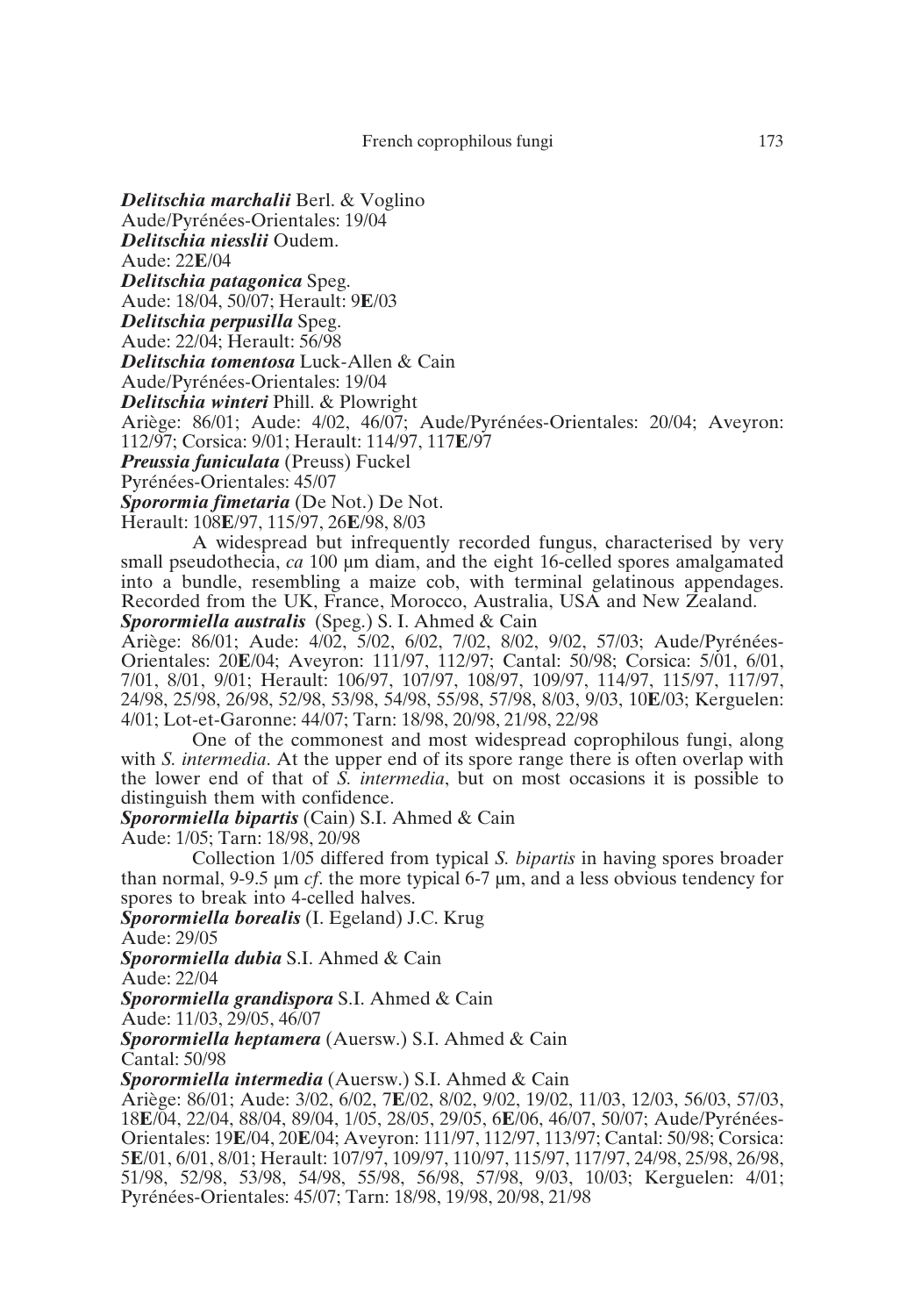*Sporormiella lageniformis* (Fuckel) S.I. Ahmed & Cain

Ariège: 86/01; Aude: 6/02, 12/03, 46/07; Aveyron: 113/97; Corsica: 8/01; Herault: 115/97, 116/97

*Sporormiella leporina* (Niessl) S.I. Ahmed & Cain

Aude: 8**E**/02

*Sporormiella longispora* (Cain) S.I. Ahmed & Cain

Aude: 1**E**/05

*Sporormiella megalospora* (Auersw.) S.I. Ahmed & Cain

Aude: 4/02, 8/02,17/02; Aveyron: 112/97; Herault: 56/98

*Sporormiella minima* (Auersw.) S.I. Ahmed & Cain

Ariège: 86/01; Aude: 4/02, 18/02, 19/02, 28/05, 31/05, 46/07; Aveyron: 111/97, 112/ 97; Guadeloupe: 3/07, 4/07; Herault: 109/97, 110/97, 114/97, 115/97, 117/97; Lot: 13/99

*Sporormiella octonalis* S.I. Ahmed & Cain

Corsica: 6/01

*Sporormiella ontariensis* (Cain) S.I. Ahmed & Cain

Aude: 22**E**/04

*Sporormiella ovina* (Desm.) S.I. Ahmed & Cain

Aude: 17/02, 46/07

*Sporormiella pascua* (Niessl) S.I. Ahmed & Cain

Aude/Pyrénées-Orientales: 20**E**/04

*Sporormiella pulchella* (E.C. Hansen) S.I. Ahmed & Cain

Aude: 17**E**/02

*Sporormiella teretispora* S.I. Ahmed & Cain ex J.C. Krug

Aude: 57/03; Aude/Pyrénées-Orientales: 22**E**/04; Aveyron: 111/97; Corsica: 6/01

*Trichodelitschia bisporula* (P. Crouan & H. Crouan) Munk

Aude: 18**E**/04, 22**E**/04,1/05; Aude/Pyrénées-Orientales: 19**E**/04; Aveyron: 113/97; Cantal: 50/98; Corsica: 6/01, 8/01, Herault: 107/97, 108**E**/97, 115/97, 116/97, 26/98, 54/98, 55/98, 9/03, 10/03; Tarn: 20/98

*Trichodelitschia munkii* N. Lundq.

Pyrénées-Orientales: 45/07

# *BASIDIOMYCOTINA*

*Coprinellus curtus* (Kalchbr.) Vilgalys, Hopple & Jacq. Johnson Ariège: 86/01 *Coprinellus heptemerus* (M. Lange & A.H. Sm.) Vilgalys, Hopple & Jacq. Johnson

Aude: 30/05; Corsica: 5/01; Herault: 24/98, 52/98; Lot: 13/99; Tarn: 18/98 *Coprinellus cf. heterosetulosus*(Locq. ex Watling) Vilgalys, Hopple & Jacq. Johnson Aude: 46/07

*Coprinellus marculentus* (Britzelm.) Redhead, Vilgalys & Moncalvo Guadeloupe: 2**E**/07

*Coprinellus pellucidus* (P. Karst.) Redhead, Vilgalys & Moncalvo Aude/Pyrénées-Orientales: 20/04; Guadeloupe: 3**E**/07; Herault: 114/97, 115/97 *Coprinopsis filamentifer* (Kühner) Redhead, Vilgalys & Moncalvo Aude: 18/02, 12/03, 56**E**/03; Aveyron: 112/97; Herault: 110/97, 114/97, 115/97, 24/98 *Coprinopsis nivea* (Pers.) Redhead, Vilgalys & Moncalvo

Guadeloupe: 4**E**/07, 5/07

*Coprinopsis radiata* (Bolton) Redhead, Vilgalys & Moncalvo Lot: 23/99; Morbihan: 15/99,

*Coprinopsis stercorea* (Fr.) Redhead, Vilgalys & Moncalvo

Aude: 5/02, 56/03, 46/07; Aude/Pyrénées-Orientales: 20/04; Corsica: 5**E**/01, 8/01; Guadeloupe: 1**E**/07; Herault: 109/97, 110/97, 114/97, 54/98, 8/03, 10/03; Lot-et-Garonne: 44/07; Tarn: 22/98,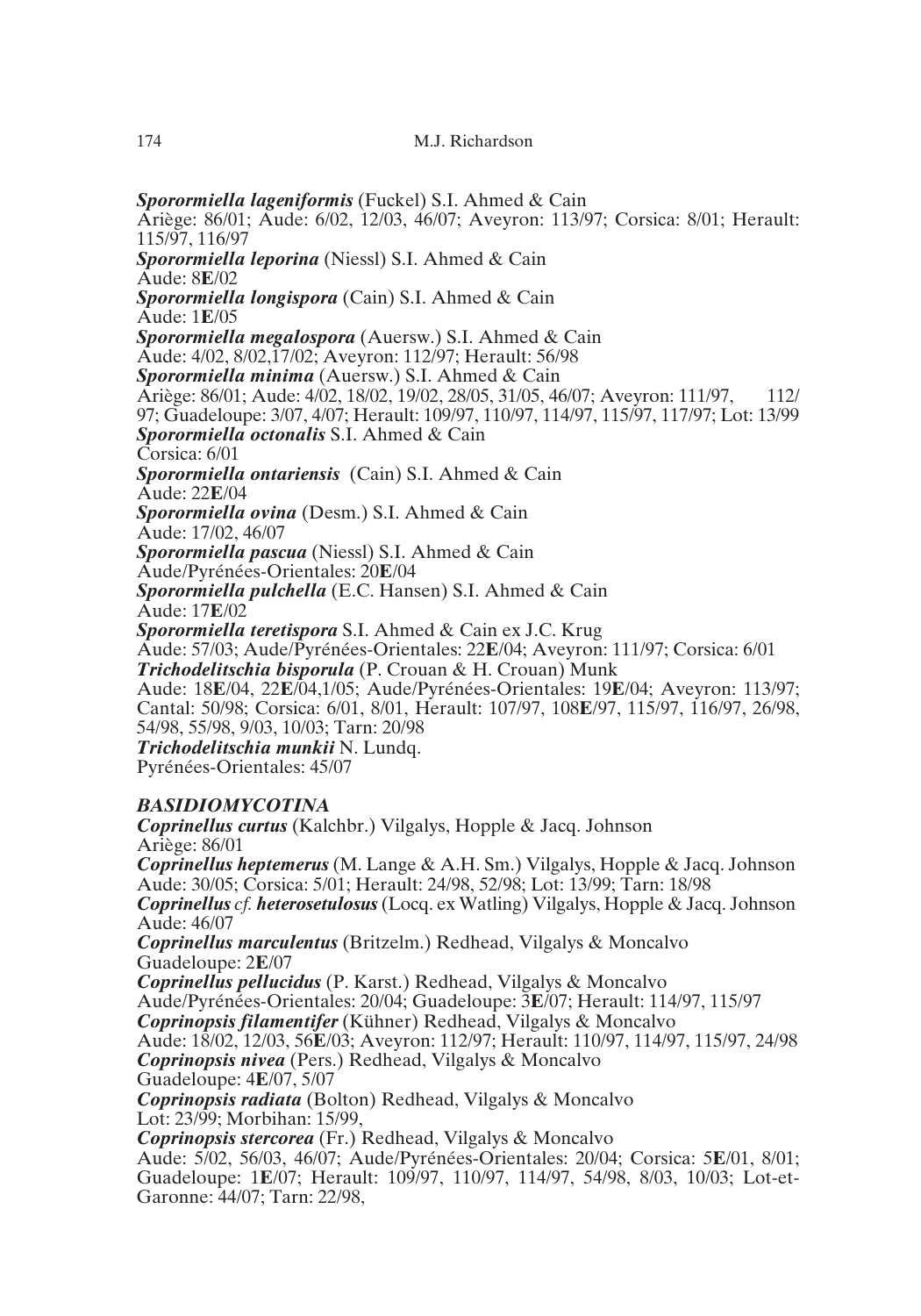*Coprinopsis utrifer* (Joss. ex Watling) Redhead, Vilgalys & Moncalvo Aude: 11/03 *Coprinopsis vermiculifer* (Joss. ex Dennis) Redhead, Vilgalys & Moncalvo Aude: 18/02, 29/05, 30/05, 31/05 *Coprinus cordisporus* T. Gibbs Aude: 11**E**/03, 12/03, 57/03, 29/05; Aude/Pyrénées-Orientales: 20/04; Guadeloupe: 2**E**/07; Herault: 54/98 *Coprinus ephemeroides* (DC.) Fr. Aude: 12/03; Corsica: 9/01; Herault: 8/03 *Coprinus cf. foetidellus* P.D. Orton Aude: 46/07 *Coprinus pseudoradiatus* Kühner & Joss. Guadeloupe: 3**E**/07; Lot: 13/99 *Panaeolus fimicola* (Pers.) Gillet Aude: 29**E**/05 *Panaeolus sphinctrinus* (Fr.) Quél. Aude: 11**E**/03; Aude/Pyrénées-Orientales: 20**E**/04 *Parasola misera* (P. Karst.) Redhead, Vilgalys & Hopple Aude: 11/03, 12/03, 56**E**/03, 28/05, 46/07; Corsica: 6/01, 8/01, 9/01; Herault: 109/97, 115/97, 117/97, 24/98, 25/98, 26/98, 52/98, 56/98,8/03, 9/03, 10/03; Kerguelen: 4/01; Pyrénées-Orientales: 45/07 Together with *Coprinopsis stercorea*, one of the commonest and most widespread basidiomycetes occurring on incubated dung. *Pholiotina coprophila* (Kühner) Singer Aude: 29**E**/05 *Psathyrella coprophila* Watling Aude: 29/05 *Psilocybe coprophila* (Bull. ex Fr.) Quél. Aude: 19/02 *Stropharia semiglobata* (Batsch. ex Fr.) Quél. Herault: 51/98; Tarn: 19/98 *MITOSPORIC FUNGI Dictyosporium toruloides* (Corda) Guég. Herault: 114/97 *Volutella ciliata* (Alb. & Schwein.) Fr. Aude: 19/02; Lot-et-Garonne: 44/07 *MYXOMYCOTA*

*Didymium difforme* (Pers.) Gray Lot-et-Garonne: 44/07

# **DISCUSSION**

The sixty-seven samples from mainland France provided a total of 738 records of 150 species. The mean species richness of 11 per sample is within the range of values of 9-12 obtained for various herbivore mammalian dungs in the worldwide survey (Richardson 2001a). The five Corsican samples provided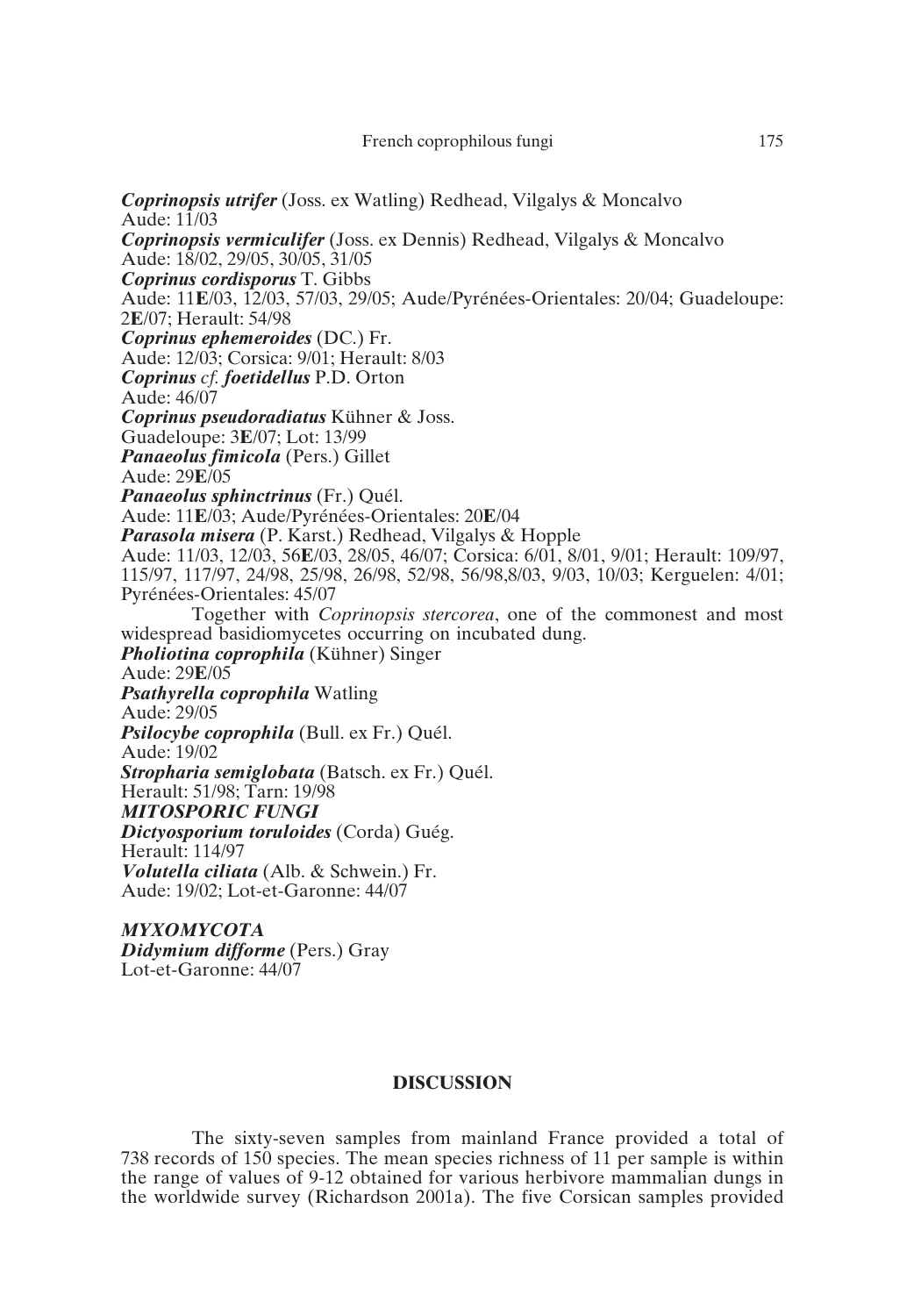

Fig. 3. Cumulative total of taxa observed in successive samples of mammalian herbivore dung from mainland France and Corsica (latitude  $41.75 - 44.75$ °N). The equation for the line of best fit is given on the graph.

a further 62 records of 41 species, of which seven were additional to those recorded from the mainland. The cumulative species curve for the 70 samples collected in a 3° belt of latitude in mainland France and Corsica (41.75-44.75°N) provide an estimate of 119 species to be expected from 50 samples (Fig. 3). Richardson (2001a, 2006) showed that studies of coprophilous fungi can be used to illustrate the latitudinal gradient of increasing species richness with decreasing latitude. The value of 119 species for around 43°N in France can be compared with values of 73-102 for samples from higher latitudes (65-50°N, Iceland, Canada/USA, Finland, Faroe Islands and the UK, and the Falkland Islands, 51°S), and 117-142 for lower latitudes (40°N-40°S, USA, Brazil, the Caribbean region, St Helena and Australia) (Richardson, 2006). The samples from the Kerguelen Islands produced a very limited mycota, with only 26 records of 13 species from nine samples. More samples would be needed to determine whether this is due to their remote position *per se*, or the difficulties of collecting and returning samples in a way that is not deleterious to the fungi. In contrast, the five samples from Guadeloupe provided 21 species typical of lower latitude coprophilous fungi, although the overall diversity estimate of 85 species from 50 samples from 21 Caribbean island samples was much lower than would be expected from tropical regions. It may be that this low value is due to the fact that the Caribbean islands have never been connected to a continental landmass, and have a restricted terrestrial mammalian fauna (Richardson, in press).

**Acknowledgements.** I am grateful to Jean-Louis Chapuis for obtaining samples from the Kerguelen Islands (as part of Programme no. 276 of the French Polar Institute), Andrew Richardson and Margo Thaller for collecting samples from Corsica and Ariège, and to Brian Cave for the samples from Morbihan and Lot.